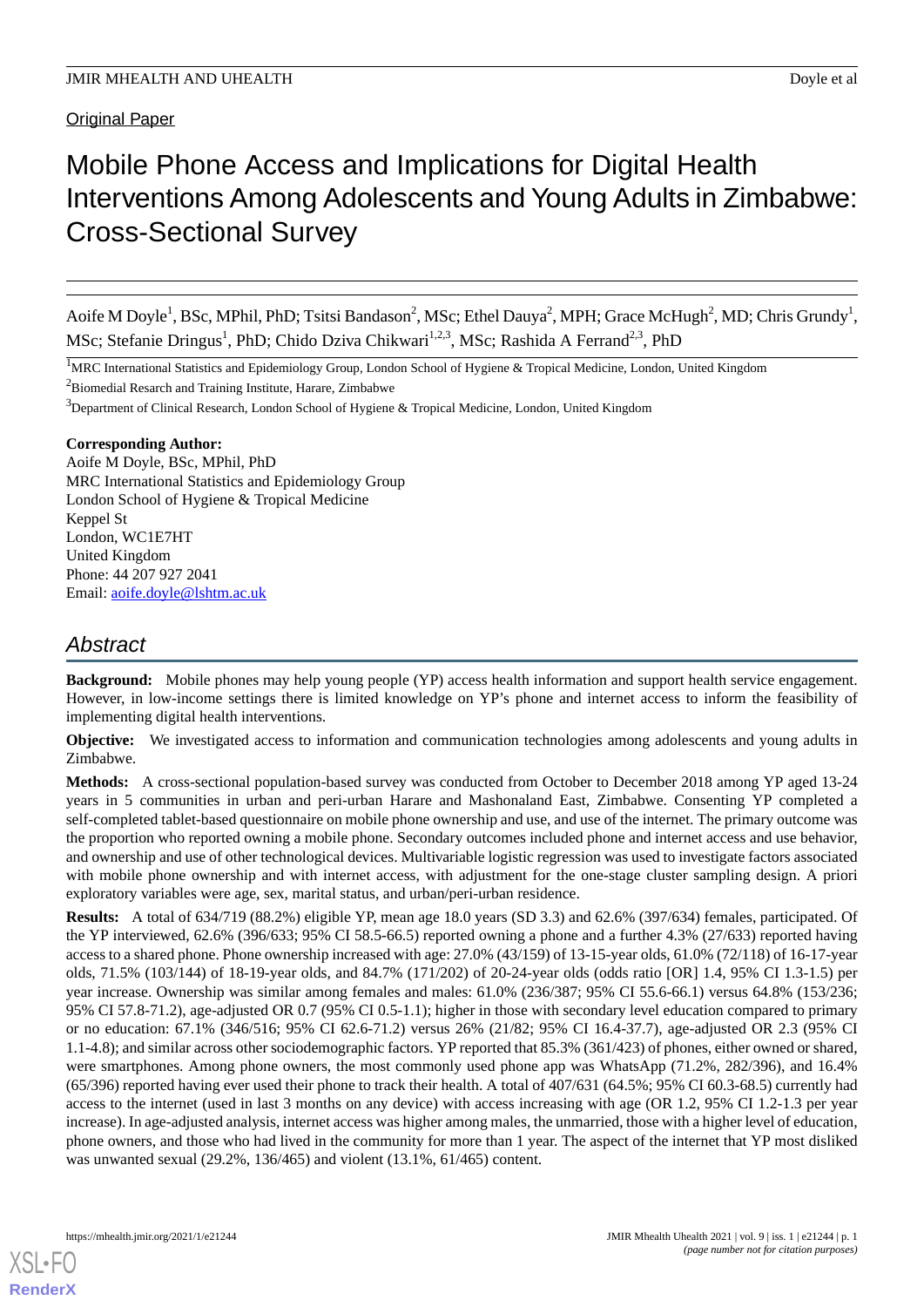**Conclusions:** Mobile phone–based interventions may be feasible in this population; however, such interventions could increase inequity, especially if they require access to the internet. Internet-based interventions should consider potential risks for participants and incorporate skill-building sessions on safe internet and phone use.

*(JMIR Mhealth Uhealth 2021;9(1):e21244)* doi:  $10.2196/21244$ 

# **KEYWORDS**

adolescent; young adult; young person; young people; cross-sectional studies; humans; female; male; mobile phone; smartphone; cell phones; technology; internet; safety; health-related internet use; Zimbabwe

# *Introduction*

# *Methods*

# **Recruitment**

There is a growing interest in the use of mobile phones to help young people (YP) access health information, and to support their engagement with health services. Data on YP's use of information and communication technology (ICT), including mobile phones, are limited, particularly in low-income countries [[1\]](#page-12-0). Such information is needed to inform the development of feasible and equitable digital health interventions. Data suggest that gender and socioeconomic gaps in access still exist in many countries [\[1](#page-12-0)], and there is a risk that the introduction of digital health interventions may increase inequity in access to health information and services. The importance of enhancing the use of enabling technology to promote sustainable development, gender equality, and the empowerment of all women and girls has been recognized in Sustainable Development Goals 17 and 5 [\[2](#page-13-0)].

The 2015 Zimbabwean Demographic and Health Survey found that 87% of households owned a mobile phone [[3\]](#page-13-1). However, there is little quantitative data on YP's access to ICT, for example, mobile phones, their patterns of use of ICT, and whether confidentiality would be a concern when communicating via phone or internet on sensitive topics. In particular, while it is widely believed that mobile phone use among YP is high, the functionality of the phones that are being used, preferences for platforms and apps, and the extent of potential challenges to intervention uptake such as confidentiality, cost, internet coverage or speed remain unknown.

With one-fifth of the Zimbabwean population aged between 15 and 24 years, YP's health is central to the country's development [[4\]](#page-13-2). However, health service uptake by YP lags behind need. In this high HIV prevalence setting approximately half of all HIV-positive 15-24-year olds are unaware of their status [\[5](#page-13-3)] and use of preventive services such as contraception and voluntary male circumcision fall below national targets [[6\]](#page-13-4).

The aim of this study was to collect data on YP's use of information and communication technology to inform the feasibility of implementing technology-based adolescent-health interventions in Zimbabwe.

A cross-sectional population-based survey was conducted from October to December 2018 in 3 urban communities (A, B, and C) in Harare province and 2 peri-urban communities (D and E) in Mashonaland East province. These 5 communities participated in formative work for the ongoing CHIEDZA sexual and reproductive health services intervention trial. The communities had been purposively selected to represent the urban and peri-urban communities that would be included in the trial. The survey was conducted in these communities so that the survey team could benefit from the existing research infrastructure and stakeholder relationships. Eligible participants were aged 13-24 years, resident in the study community at the time of the survey, and either provided informed consent (16-24 years) or provided assent with guardian consent (age 13-15 years).

We estimated that the prevalence of mobile phone [\(Textbox 1](#page-2-0)) ownership among 13-24-year olds would be 50%. Assuming 10% nonresponse and a design effect of 2 [[3\]](#page-13-1), a sample size of 686 YP would provide  $\pm 8\%$  precision around this estimate. Using stratified sampling we aimed to recruit 60.1% (412/686) of participants from Harare, and 39.9% (274/686) of participants from Mashonaland East. A simple random sample of 100 GPS coordinates (primary sampling unit) was sampled per cluster from all potential points in the study areas using ArcGIS software version 10.5 (Esri). Points were randomly ordered and then sequentially visited by a team of interviewers. All households with front doors within 20 m of the sampled GPS point were visited. The household head was interviewed to obtain basic demographic information about the household and to obtain consent to interview any eligible YP. If the household head was not available, another household member aged 16+ years or a neighbor was asked to provide information on the composition of the household. Households with YP were visited a further two times in order to interview the household head. All YP in the selected household were eligible for recruitment.

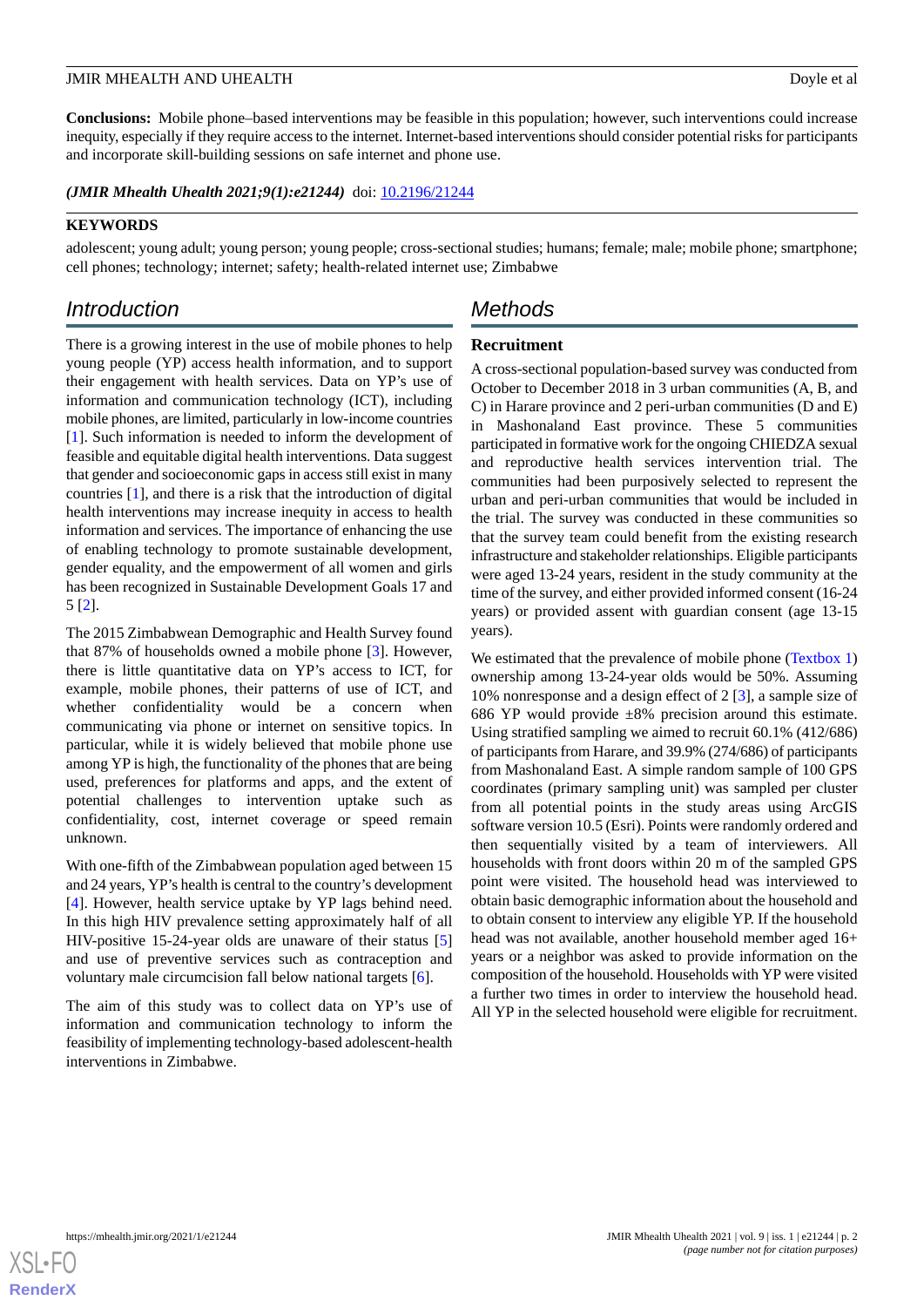<span id="page-2-0"></span>**Textbox 1.** Definition of terms used in this paper.

**Household:** A person or a group of related and unrelated persons who live together in the same dwelling unit(s), acknowledge 1 adult male or female as the head of the household, share the same housekeeping arrangements, and are considered a single unit. Household members were defined as individuals who have lived or intended to live in the household for 1 or more months, including school children regularly in residence during the school year [\[3\]](#page-13-1).

**Internet access:** A person was considered to have internet access if they reported accessing the internet once or more in the last 3 months, including on a device belonging to a family member or employer (International indicator HH7) [[7\]](#page-13-5).

**Basic phone:** Mobile phone with limited features (no web browser or apps) that is used primarily for phone calls and sending SMS text messages.

**Feature phone:** Mobile phone with more features than a basic phone and usually has a camera, supports some apps but not all third-party apps, and features a web browser.

**Smartphone:** Mobile phone built on a mobile computing platform (eg, Apple OS, Android) and supports third-party apps.

**Phone ownership:** Has sole ownership of a mobile phone.

**Phone sharing:** Having joint ownership of or access to someone else's mobile phone.

**Primary phone:** The phone that the respondent reports as the main phone that they use.

**Technological devices:** Desktop computer, laptop computer, tablet/iPad, mobile phone, iPod or other MP3 player, TV, radio, digital camera, gaming console, handheld gaming device.

#### **Data Collection**

Participants responded to a 30-minute audio computer-assisted self-interviewing (ACASI) tablet-based questionnaire ([Multimedia Appendix 1](#page-12-1)). ACASI was facilitated by trained research assistants who oriented the interviewees and were present during the interview to troubleshoot or answer questions. Questionnaire topics included use and ownership of technological devices including mobile phone, and access to and use of the internet. Questions were adapted from pre-existing questionnaires [[8-](#page-13-6)[11](#page-13-7)]. The questionnaire was developed in English and translated into Shona (the local language). Modifications were made to the questionnaire following pretesting with the study team and following the pilot survey which was conducted outside the selected study sites.

#### **Data Management and Analysis**

The primary outcome was the prevalence of mobile phone ownership among 13-24-year olds. Secondary outcomes were the characteristics of mobile phones and phone use behavior; internet access and use behaviors; and ownership and use of other technological devices such as tablets, desktops, and laptops. Data were collected and recorded using Open Data Kit survey software with built-in logical checks and skip patterns on Android tablets. Data were analyzed using STATA version 15.1 (StataCorp). Using sampling weights and robust standard errors to account for the clustered sampling design (one-stage cluster sampling). Multivariable logistic regression was used to calculate age-adjusted odds ratios for the association between explanatory factors and mobile phone ownership, and with internet use. Potential explanatory variables were age, sex, marital status, community of residence, highest level of school attended, current occupational status, religion, travel for at least 1 month in past 12 months, length of time living in the community, and orphan status, with age being considered an a priori potential confounder. Wald tests adjusted for the clustered sampling design were used at each step of the analysis.

#### **Ethical Considerations**

Ethical approval was obtained from the Institutional Review Board of the Biomedical Research and Training Institute (AP149/2018), the Medical Research Council of Zimbabwe (MRCZ/A/2362), and the London School of Hygiene and Tropical Medicine Research Ethics Committee (LSHTM REC, No. 15919). Written informed consent was obtained from parents or guardians of study participants aged below 16 years, along with participant assent. Participants aged 16 years and older consented independently.

# *Results*

#### **Study Population**

In total, 1212 households were sampled from 140 GPS point clusters in 5 suburbs (A 25, B 48, C 21, D 42, and E 4; [Figure](#page-3-0) [1\)](#page-3-0). A total of 719 YP in the target age range were identified from 491 households (41.05% [491/1196] of successfully interviewed households); 634/719 (88.2%) YP were included in the study with 633/634 providing information on mobile phone ownership. Fewer GPS point clusters in community E were visited and only 10 participants were interviewed in that community. Community E was included in the descriptive analysis but excluded from regression analysis.

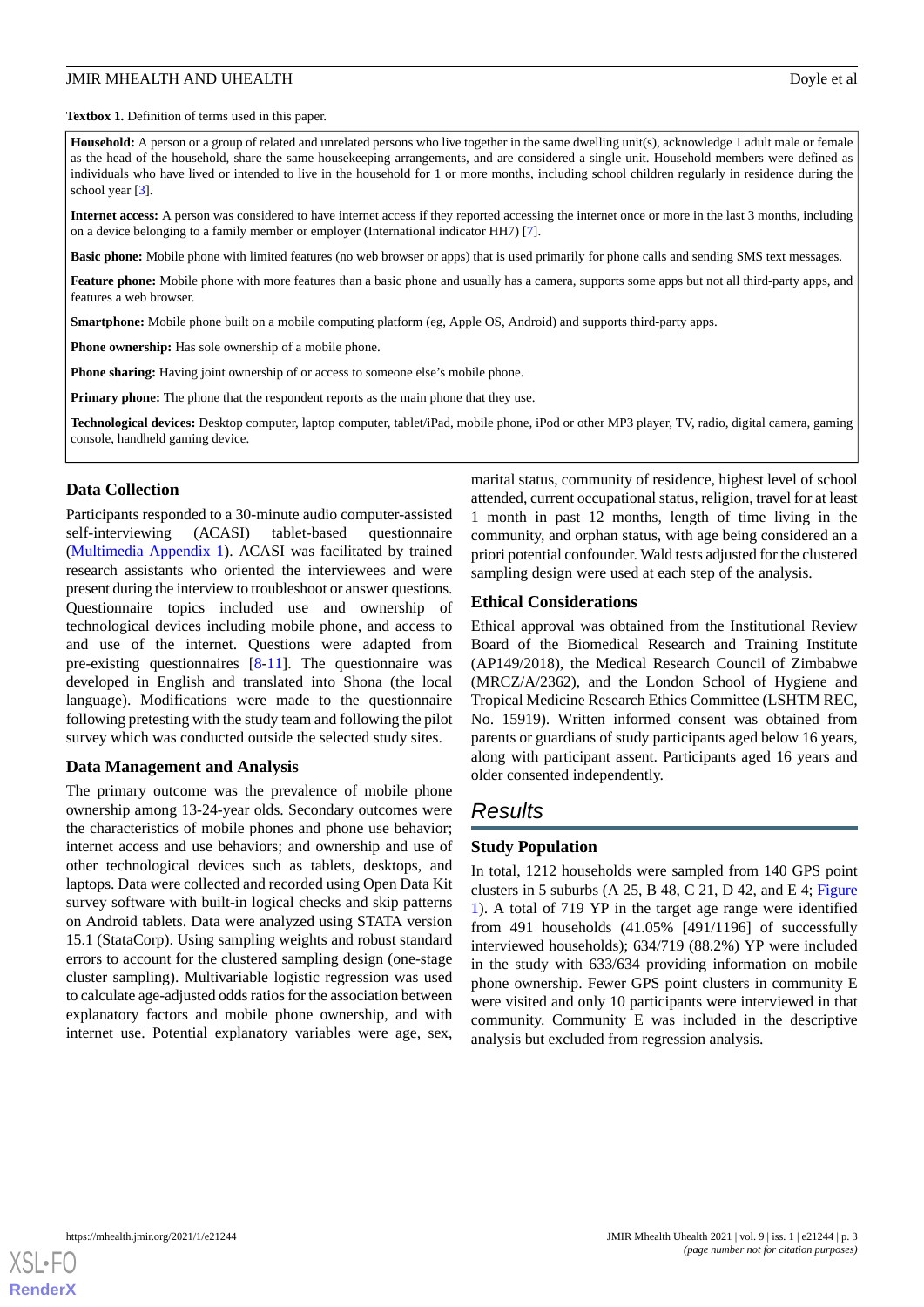#### **JMIR MHEALTH AND UHEALTH Dove et al.** Dovle et al.

<span id="page-3-0"></span>**Figure 1.** Survey recruitment (HH Household, YP young people).



The mean age of the 634 participants was 18.0 years (SD 3.3) and 62.6% (397/634) were female. The majority (83.9%, 532/634) had never been married, 86.8% (550/634) had attended secondary school or higher, and only 14.7% (51/346) of out-of-school participants reported that they were working. The majority were Christian, had lived in the study community for at least 5 years, and had not traveled for at least 1 month in the past 12 months. Approximately one-third of respondents reported that one or both of their parents were dead or that a parent's location was unknown [\(Table 1\)](#page-4-0).

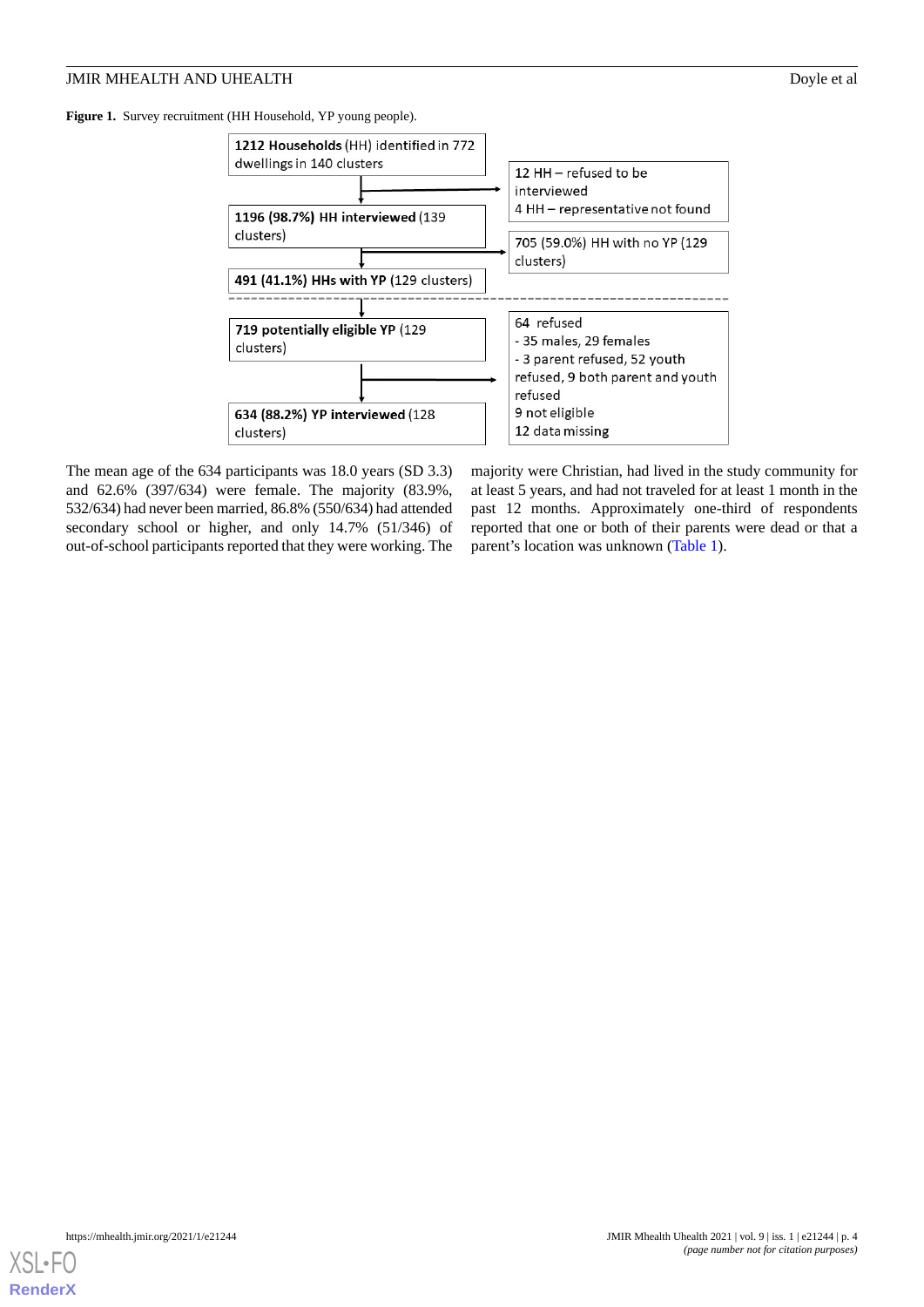# **JMIR MHEALTH AND UHEALTH** Doyle et al

<span id="page-4-0"></span>Table 1. Demographic characteristics of the study population (N=634).

| Demographic characteristic                             | Sex of respondent<br>Male (N=237, 37.4%) | Female (N=397, 62.6%) | Total (N=634)     |
|--------------------------------------------------------|------------------------------------------|-----------------------|-------------------|
| Age group (years), n (%)                               |                                          |                       |                   |
|                                                        |                                          |                       |                   |
| $13 - 15$                                              | 65(27.4)                                 | 96(24.2)              | 161(25.4)         |
| $16 - 17$                                              | 47 (19.8)                                | 74 (18.6)             | 121(19.1)         |
| 18-19                                                  | 55(23.2)                                 | 89 (22.4)             | 144 (22.7)        |
| $20 - 24$                                              | 70(29.5)                                 | 138 (34.8)            | 208 (32.8)        |
| Mean age (years), mean (95% CI)                        | 17.8 (17.4-18.2)                         | $18.2(17.8-18.5)$     | $18.0(17.8-18.3)$ |
| Marital status, n (%)                                  |                                          |                       |                   |
| Married                                                | 5(2.1)                                   | 64(16.1)              | 69 (10.9)         |
| Cohabiting                                             | 1(0.4)                                   | 15(3.8)               | 16(2.5)           |
| Never married                                          | 225 (94.9)                               | 307(77.3)             | 532 (83.9)        |
| Divorced/separated                                     | 6(2.5)                                   | 11(2.8)               | 17(2.7)           |
| Highest level of school attended, n (%)                |                                          |                       |                   |
| Primary                                                | 32(13.5)                                 | 50(12.6)              | 82 (12.9)         |
| Secondary                                              | 195 (82.3)                               | 330 (83.1)            | 525 (82.8)        |
| Higher (Tertiary)                                      | 9(3.8)                                   | 16(4.0)               | 25(3.9)           |
| Never been to school                                   | 1(0.4)                                   | 1(0.3)                | 2(0.3)            |
| Current occupational status, n (%)                     |                                          |                       |                   |
| In school/university                                   | 121(51.1)                                | 167(42.1)             | 288 (45.4)        |
| Out of school (working)                                | 22(9.3)                                  | 29(7.3)               | 51(8.0)           |
| Out of school (not working)                            | 94 (39.7)                                | 201 (50.6)            | 295 (46.5)        |
| Religion <sup>a</sup> , n $(\frac{6}{9})$              |                                          |                       |                   |
| Roman Catholic                                         | 27(11.5)                                 | 38(9.6)               | 65(10.3)          |
| Protestant                                             | 55(23.5)                                 | 102(25.7)             | 157 (24.9)        |
| Pentecostal                                            | 96 (41.0)                                | 169(42.6)             | 265 (42.0)        |
| Apostolic sect                                         | 19(8.1)                                  | 67(16.9)              | 86 (13.6)         |
| Other Christian/Muslim/Other                           | 5(2.1)                                   | 3(0.8)                | 8(1.3)            |
| No religion                                            | 32(13.7)                                 | 18(4.5)               | 50 (7.9)          |
| Traveled for at least 1 month in past 12 months, n (%) |                                          |                       |                   |
| N <sub>0</sub>                                         | 170(71.7)                                | 282 (71.0)            | 452(71.3)         |
| Yes                                                    | 67(28.3)                                 | 115 (29.0)            | 182 (28.7)        |
| How long lived in community? <sup>b</sup> , n $(\%)$   |                                          |                       |                   |
| $<$ 1 year                                             | 29(12.3)                                 | 83 (20.9)             | 112(17.7)         |
| 1-4 years                                              | 44 (18.7)                                | 98 (24.7)             | 142(22.5)         |
| $5+ years$                                             | 162(68.9)                                | 216 (54.4)            | 378 (59.8)        |
| Orphan status, n (%)                                   |                                          |                       |                   |
| Double orphan                                          | 23(9.7)                                  | 40(10.1)              | 63 (9.9)          |
| Mother dead, father alive                              | 21(8.9)                                  | 31(7.8)               | 52(8.2)           |
| Mother alive, father dead, or unknown                  | 40(16.9)                                 | 70(17.6)              | 110 (17.4)        |
|                                                        |                                          |                       |                   |
| Both parents alive                                     | 153(64.6)                                | 256(64.5)             | 409(64.5)         |

 $a_{n=3}$  no response (men only).

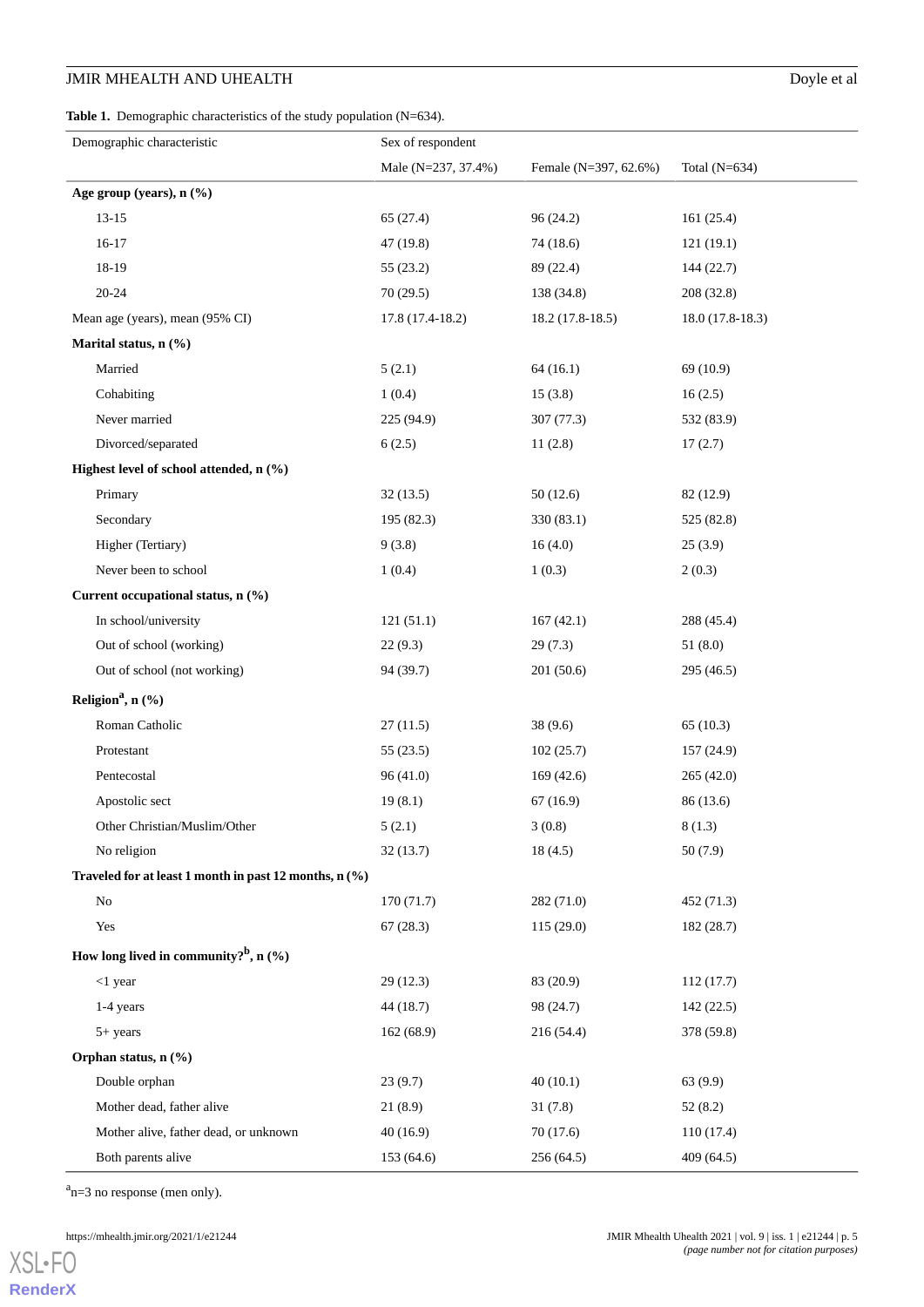<sup>b</sup>n=2 do not know (men only).

#### **Mobile Phone Ownership and Access**

The prevalence of mobile phone ownership was 62.6% (396/633; 95% CI 58.5-66.5). Among the 237 who did not own a phone, 27 (11.4%) reported that they shared a phone [\(Table 2](#page-5-0)). In total, 423 out of the 633 YP interviewed (66.8%; 95% CI 62.3, 71.1) reported either owning or sharing a phone, with 18.0% (76/423) currently using (owning or sharing) 2 or more phones ([Multimedia Appendix 2\)](#page-12-2). The use of multiple phone numbers was common, with 26.5% (112/423) currently using and 42.8%

(181/423) having used more than 1 phone number in the past year. The majority (85.3%, 361/423) of primary phones, either owned or shared, were reported to be smartphones.

Female phone sharers reported sharing phones with their mother (18/50, 36%), partner/boyfriend (14/50, 28%), or siblings (12/50, 24%), whereas male phone sharers reported sharing phones primarily with their siblings (11/20, 55%). Almost all (67/70, 96%) respondents who reported sharing phones did so at least once a week ([Multimedia Appendix 2\)](#page-12-2).

<span id="page-5-0"></span>**Table 2.** Prevalence of phone ownership and phone sharing.

|                | Shares a phone |           |          |             |                    |                |  |
|----------------|----------------|-----------|----------|-------------|--------------------|----------------|--|
|                | N <sub>0</sub> |           | Yes      |             | Total <sup>a</sup> |                |  |
| Owns a phone   | $n(\%)$        | 95% CI    | n(%)     | 95% CI      | $n(\%)$            | 95% CI         |  |
| N <sub>0</sub> | 210(33.2)      | 29.0-37.7 | 27(4.3)  | $2.6 - 6.9$ | 237(37.4)          | 33.5-41.5      |  |
| Yes            | 353 (55.8)     | 51.2-60.2 | 43(6.8)  | $4.6 - 9.9$ | 396(62.6)          | 58.5-66.5      |  |
| Total          | 563 (88.9)     | 85.0-91.9 | 70(11.1) | 8.1-15.0    | 633                | Not applicable |  |

<sup>a</sup>One participant did not respond to the question "Do you have or use a mobile phone?"

The main reasons for not owning or sharing a phone were have/had a phone but it is not working (27.6%, 58/210), cost (21.9%, 46/210), and not being allowed (17.1%, 36/210). However, 63.8% (134/210) of those who did not have access to a phone reported planning to buy one in the near future ([Multimedia Appendix 3\)](#page-12-3).

The median age at first mobile phone use was 13 years (IQR 12-15) and 15 years (IQR 13-16) for male and female respondents, respectively ([Multimedia Appendix 4\)](#page-12-4). First phones were primarily purchased by parents (237/367, 64.6%) or other relatives (83/367, 22.6%).

Prevalence of phone ownership increased with age of the respondent with 27.0% (43/159) of 13-15-year olds, 61.0% (72/118) of 16-17-year olds, 71.5% (103/144) of 18-19-year olds, and 84.7% (171/202) of 20-24-year olds owning a phone (OR 1.4, 95% CI 1.3-1.5) for each year increase (*P*<.001). In age-adjusted analysis there was weak evidence that mobile phone ownership was higher in those with at least secondary level education compared to those with primary or no education (secondary OR 2.3, 95% 1.1-4.8; tertiary OR 2.6, 95% 0.6-11.9; *P*=.09). The prevalence of mobile phone ownership was similar among male (153/236, 64.8%; 95% CI 57.8-71.2) and among female respondents (236/387, 61.0%; 95% CI 55.6-66.1; age-adjusted OR 0.7, 95% CI 0.5-1.1; *P*=.11; [Table 3](#page-6-0)).

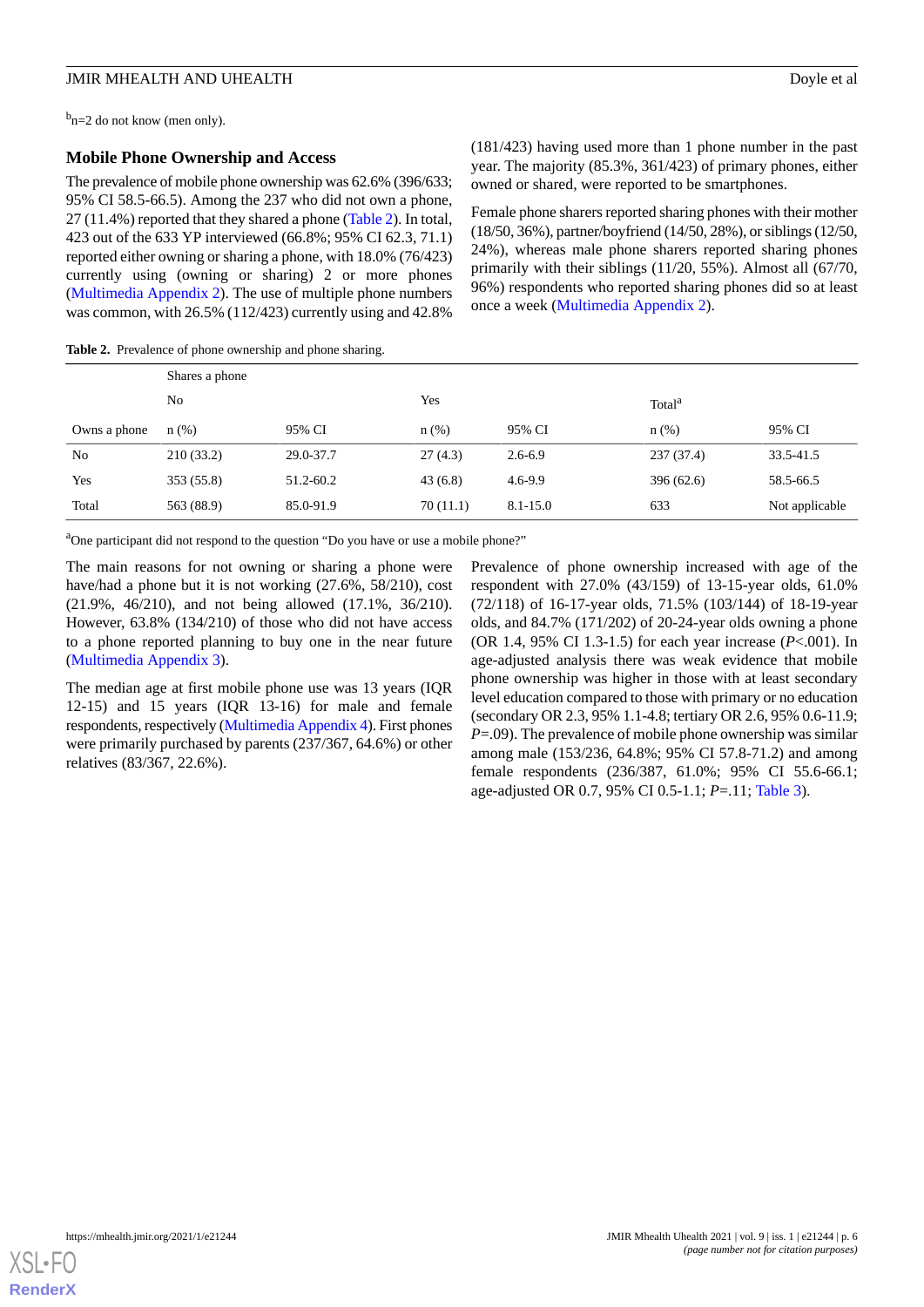# **JMIR MHEALTH AND UHEALTH** Doyle et al

<span id="page-6-0"></span>Table 3. Factors associated with phone ownership (N=623).

| Factors                                             | $\mathbf n$      | Prevalence, % | Unadjusted odds ratio<br>(95% CI) | Age-adjusted odds ratio<br>(95% CI) |
|-----------------------------------------------------|------------------|---------------|-----------------------------------|-------------------------------------|
| Age group (years)                                   |                  |               | P < 001                           |                                     |
| $13 - 15$                                           | 159              | 27.0          |                                   |                                     |
| $16-17$                                             | 118              | 61.0          |                                   |                                     |
| 18-19                                               | 144              | 71.5          |                                   |                                     |
| $20 - 24$                                           | 202              | 84.7          |                                   |                                     |
| Per-year increase                                   |                  |               | $1.40(1.30-1.52)$                 |                                     |
| Gender                                              |                  |               | $P = 0.39$                        | $P = 11$                            |
| Male                                                | 236              | 64.8          | 1 <sup>b</sup>                    | $\mathbf{1}$                        |
| Female                                              | 387              | 61.0          | $0.85(0.58-1.24)$                 | $0.73(0.49-1.07)$                   |
| <b>Marital status</b>                               |                  |               | P < 001                           | $P = 0.13$                          |
| Married/cohabiting                                  | 79               | 79.8          | $\mathbf{1}$                      | $\mathbf{1}$                        |
| Never married                                       | 527              | 59.4          | $0.37(0.21-0.64)$                 | $1.67(0.87-3.18)$                   |
| Divorced/separated                                  | 17               | 76.5          | $0.83(0.22 - 3.12)$               | $0.64(0.15-2.77)$                   |
| <b>Religion</b>                                     |                  |               | $P = 0.13$                        | $P = 0.10$                          |
| Roman Catholic                                      | 64               | 75.0          | $\mathbf{1}$                      | $\mathbf{1}$                        |
| Protestant                                          | 153              | 64.7          | $0.61(0.31-1.22)$                 | $0.68(0.33-1.40)$                   |
| Pentecostal                                         | 264              | 60.2          | $0.50(0.28-0.92)$                 | $0.53(0.28-1.00)$                   |
| Apostolic sect                                      | 85               | 56.5          | $0.43(0.20-0.92)$                 | $0.46(0.21-0.99)$                   |
| Other Christian/Muslim/Other                        | $\boldsymbol{7}$ | 71.4          | $0.83(0.17-4.05)$                 | $1.06(0.35-3.20)$                   |
| No religion                                         | 47               | 57.5          | $0.45(0.21-0.95)$                 | $0.42(0.17-1.03)$                   |
| Community                                           |                  |               | $P = 37$                          | $P = 19$                            |
| A                                                   | 178              | 59.0          | $\mathbf{1}$                      | $\mathbf{1}$                        |
| B                                                   | 140              | 67.1          | $1.42(0.89-2.28)$                 | $1.51(0.91-2.52)$                   |
| C                                                   | 147              | 59.2          | $1.01(0.67-1.52)$                 | $0.97(0.60-1.57)$                   |
| D                                                   | 158              | 65.2          | $1.30(0.79-2.16)$                 | $1.49(0.82-2.69)$                   |
| <b>Highest level of school attended</b>             |                  |               | P<.001                            | $P = .09$                           |
| None/Primary                                        | 82               | 25.6          | $\mathbf{1}$                      | $\mathbf{1}$                        |
| Secondary                                           | 516              | 67.1          | 5.91 (3.22-10.86)                 | $2.27(1.08-4.77)$                   |
| Higher (tertiary)                                   | 25               | 88.0          | 21.30 (5.44-83.41)                | $2.64(0.58-11.94)$                  |
| <b>Current occupational status</b>                  |                  |               | P < 001                           | $P = 30$                            |
| In school/university                                | 286              | 47.2          | $\mathbf{1}$                      | $\mathbf{1}$                        |
| Out of school (working)                             | 51               | 90.2          | 10.29 (3.97-26.66)                | $2.24(0.78-6.45)$                   |
| Out of school (not working)                         | 286              | 72.7          | 2.98 (2.06-4.32)                  | $1.09(0.70-1.69)$                   |
| Traveled for at least 1 month in the past 12 months |                  |               | $P = 0.41$                        | $P = .63$                           |
| No                                                  | 443              | 61.4          | $\mathbf{1}$                      | $\mathbf{1}$                        |
| Yes                                                 | 180              | 65.0          | $1.17(0.81-1.69)$                 | $1.11(0.72-1.71)$                   |
| How long lived in community?                        |                  |               | $P = .08$                         | $P = 32$                            |
| $<$ 1 year                                          | 112              | 63.4          | $\mathbf{1}$                      | $\mathbf{1}$                        |
| 1-4 years                                           | 137              | 70.8          | $1.40(0.79-2.48)$                 | $1.51(0.82 - 2.76)$                 |
| 5+ years                                            | 372              | 59.1          | $0.84(0.50-1.39)$                 | $1.05(0.64-1.71)$                   |
| Orphan status                                       |                  |               | $P = .05$                         | $P = 12$                            |

[XSL](http://www.w3.org/Style/XSL)•FO **[RenderX](http://www.renderx.com/)**

https://mhealth.jmir.org/2021/1/e21244 12.1244 JMIR Mhealth Uhealth Uhealth Uhealth 2021 | vol. 9 | iss. 1 | e21244 | p. 7 *(page number not for citation purposes)*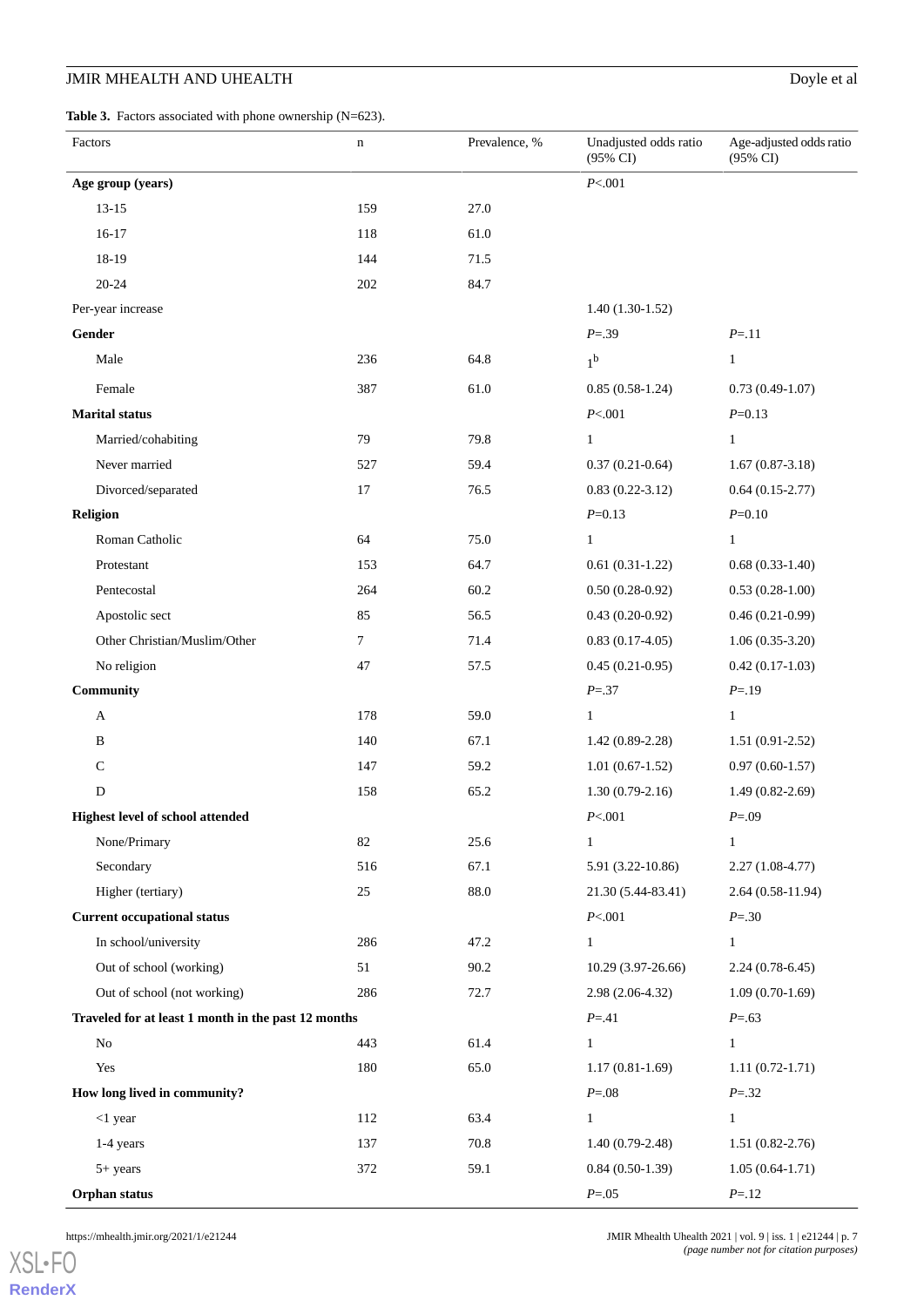| Factors                              | n   | Prevalence, % | Unadjusted odds ratio<br>$(95\% \text{ CI})$ | Age-adjusted odds ratio<br>$(95\% \text{ CI})$ |
|--------------------------------------|-----|---------------|----------------------------------------------|------------------------------------------------|
| Double orphan                        | 61  | 62.3          |                                              |                                                |
| Mother dead, father alive            | 52  | 75.0          | $1.82(0.85-3.88)$                            | $1.96(0.84-4.56)$                              |
| Mother alive, father dead or unknown | 107 | 70.1          | $1.42(0.83-2.44)$                            | $1.92(1.03-3.60)$                              |
| Both parents alive                   | 403 | 58.8          | $0.86(0.50-1.50)$                            | $1.89(1.07-3.34)$                              |

 $a<sub>n</sub>=623$  as excludes 10 participants who were interviewed in community E. b<sub>Reference.</sub>

#### **Phone Use Behavior**

In total 4 in 10 phone owners reported that they never turned their phone off and 25.9% (103/397) reported that they could not do without their phone for a day. Among school-going phone-using respondents, just over half reported regularly bringing their phone to school. YP reported that the best thing about having a mobile phone was that it was convenient and made life easier ([Multimedia Appendix 5\)](#page-12-5).

The majority (280/423, 66.2%) of phone users spent US \$1-3 per week on phone credit with 9.9% (42/423) spending nothing. Most phone users reported spending less on airtime in the past week when compared to other personal expenditure but 23.9% (101/423) reported having spent more on airtime. Phone credit was paid for by a combination of the respondent, their family members, or their friends. Half of females and a quarter of males reported that their boyfriend or girlfriend paid for phone credit ([Multimedia Appendix 6](#page-12-6)).

The most commonly used phone features were the clock, instant messaging/chat, camera, and the calendar [\(Figure 2\)](#page-7-0). The most commonly used app was WhatsApp (70.9%, 300/423). Other commonly used apps were Facebook, Facebook Messenger, internet browser, Instagram, Twitter, YouTube, dictionary, bible, and calculator ([Figure 2](#page-7-0), [Multimedia Appendix 7](#page-12-7)). As many as 67.1% (108/161) of male and 56.9% (149/262) of female phone users reported playing games on their mobile phone. Candy Crush and Temple Run were the most popular games among females and FIFA, Temple Run, and Dream League were the most popular games among males.

<span id="page-7-0"></span>**Figure 2.** Frequency of use of different phone features among phone users.



Among phone users, a quarter report at least sometimes searching for health information and 20.3% (86/423) for information on relationships ([Multimedia Appendix 7](#page-12-7)). A minority (16.3%, 69/423) report having ever used their phone to track their health. Males were more likely than females to report having used a phone to track their health (21.1% [34/161] versus 13.4% [35/262], *P*=.03). When asked to list the apps that they used to track their personal health, the majority mentioned

 $XS$  • FO **[RenderX](http://www.renderx.com/)**

https://mhealth.jmir.org/2021/1/e21244 12021 | vol. 9 | iss. 1 | e21244 | p. 8 *(page number not for citation purposes)*

web browsers, YouTube, and social media platforms. Specific apps mentioned related to fitness, blood pressure, sugar levels, body temperature, HIV testing, skincare, period trackers, home remedies app, and health tips (including daily health tips).

In total, 4 in 10 phone owners (44.2%, 175/396) reported that the information stored on their phone was not private. A similar proportion thought that the information they sent on their phone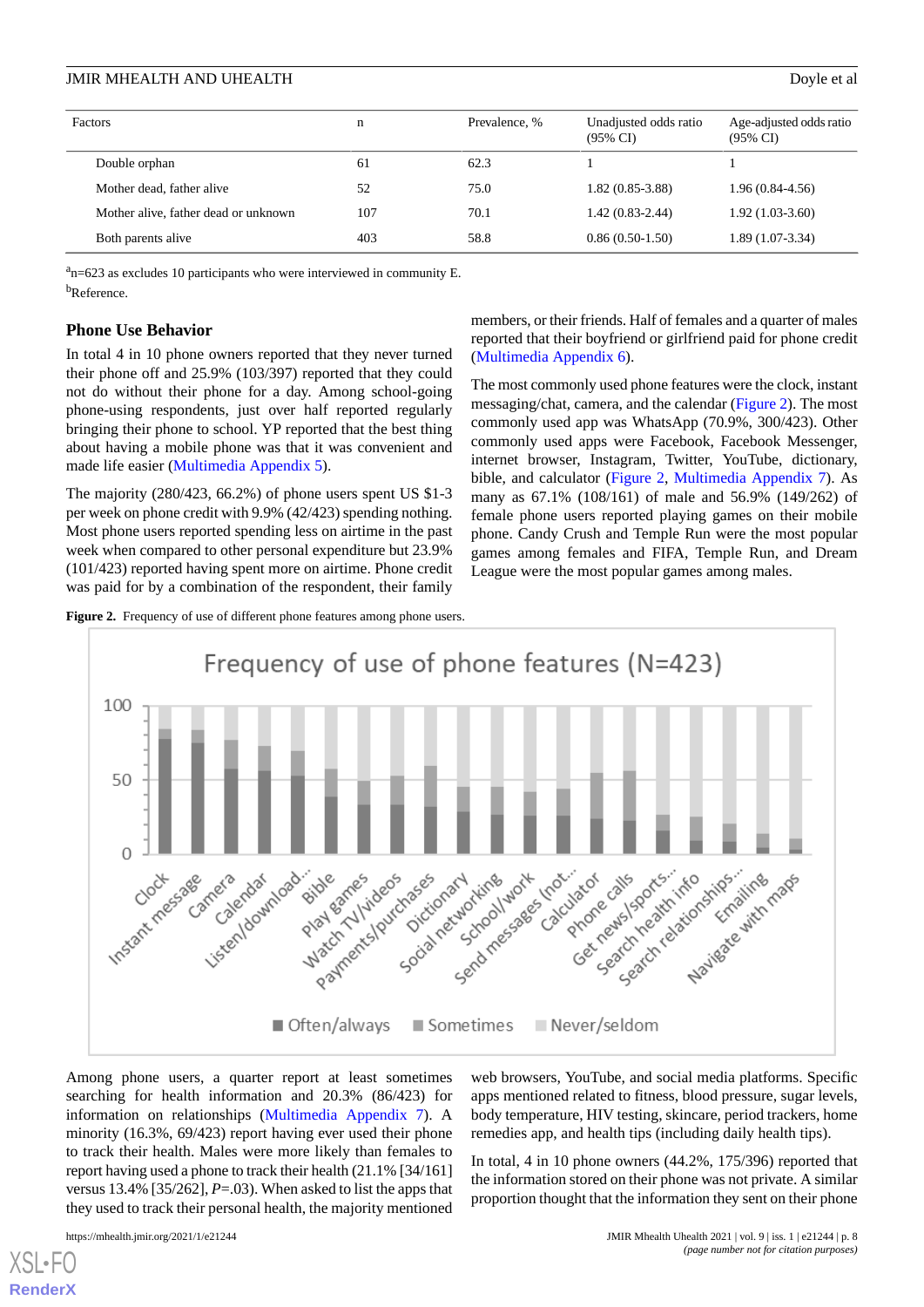(40.4%, 160/396) and received on their phone (40.9%, 162/396) was not private. Only two-thirds (62.1%, 246/396) had a

password to lock/unlock their phone and 17.7% (70/396) had passwords for any apps on their phone [\(Table 4](#page-8-0)).

<span id="page-8-0"></span>**Table 4.** Security and privacy associated with phone use among phone owners (N=396).

| Questions on security and privacy                                                | $n$ (%)    | 95% CI    |  |  |  |
|----------------------------------------------------------------------------------|------------|-----------|--|--|--|
| How private do you consider the information that you send when using a phone?    |            |           |  |  |  |
| Very private                                                                     | 148 (37.4) | 29.4-46.1 |  |  |  |
| Somewhat private                                                                 | 88 (22.2)  | 17.6-27.7 |  |  |  |
| Not private                                                                      | 160(40.4)  | 33.5-47.8 |  |  |  |
| How private do you consider the information that you receive when using a phone? |            |           |  |  |  |
| Very private                                                                     | 145(36.6)  | 29.3-44.7 |  |  |  |
| Somewhat private                                                                 | 89 (22.5)  | 18.1-27.6 |  |  |  |
| Not private                                                                      | 162(40.9)  | 33.8-48.4 |  |  |  |
| How private do you consider the information stored on your phone?                |            |           |  |  |  |
| Very private                                                                     | 146 (36.9) | 29.8-44.6 |  |  |  |
| Somewhat private                                                                 | 75(18.9)   | 14.7-24.1 |  |  |  |
| Not private                                                                      | 175 (44.2) | 37.0-51.7 |  |  |  |
| Do you have passwords to lock/unlock your phone?                                 |            |           |  |  |  |
| No                                                                               | 150 (37.9) | 33.5-42.4 |  |  |  |
| Yes                                                                              | 246(62.1)  | 57.6-66.5 |  |  |  |
| Do you have passwords for any apps on your phone?                                |            |           |  |  |  |
| No                                                                               | 326 (82.3) | 78.4-85.6 |  |  |  |
| Yes                                                                              | 70(17.7)   | 14.4-21.6 |  |  |  |

# **Internet Use**

A total of 407/631 (64.5%) respondents (95% CI 60.3-68.5) had access to the internet (used in the last 3 months), with 73.8% (468/634) reporting ever using the internet. Ever internet users reported accessing the internet frequently (at least once per week) on a mobile phone (78.2%, 366/468) or on a computer at work or school (18.6%, 87/468). Frequent access to the internet on other computers was rare: commercial internet outlet (5.6%, 26/468), at home (6.8%, 32/468), at someone else's house (4.3%, 20/468), or in a library/community facility (4.1%, 19/468; [Multimedia Appendix 8\)](#page-12-8).

Internet access in the last 3 months increased with age (OR 1.2, 95% CI 1.2-1.3, per year increase; *P*<.001). In age-adjusted analysis, internet access was lower among females (adjusted OR 0.5, 95% CI 0.4-0.8; *P*=.001). Internet access was higher among the never married compared to the married and cohabitating (adjusted OR 2.8, 95% CI 1.5-5.5; *P*=.001), among those who had secondary education compared to primary or no education (adjusted OR 2.3, 95% CI 1.2-4.2; *P*=.03), and among those who had lived in the community for more than 1 year (*P*=.003; [Table 5](#page-9-0)). Mobile phone owners had 9 times the odds of having access to the internet compared to nonphone owners (adjusted OR 8.7, 95% CI 5.6-13.5; *P*<.001). There was no evidence of a difference in internet access according to religion, community, travel in the past 12 months, or orphan status.

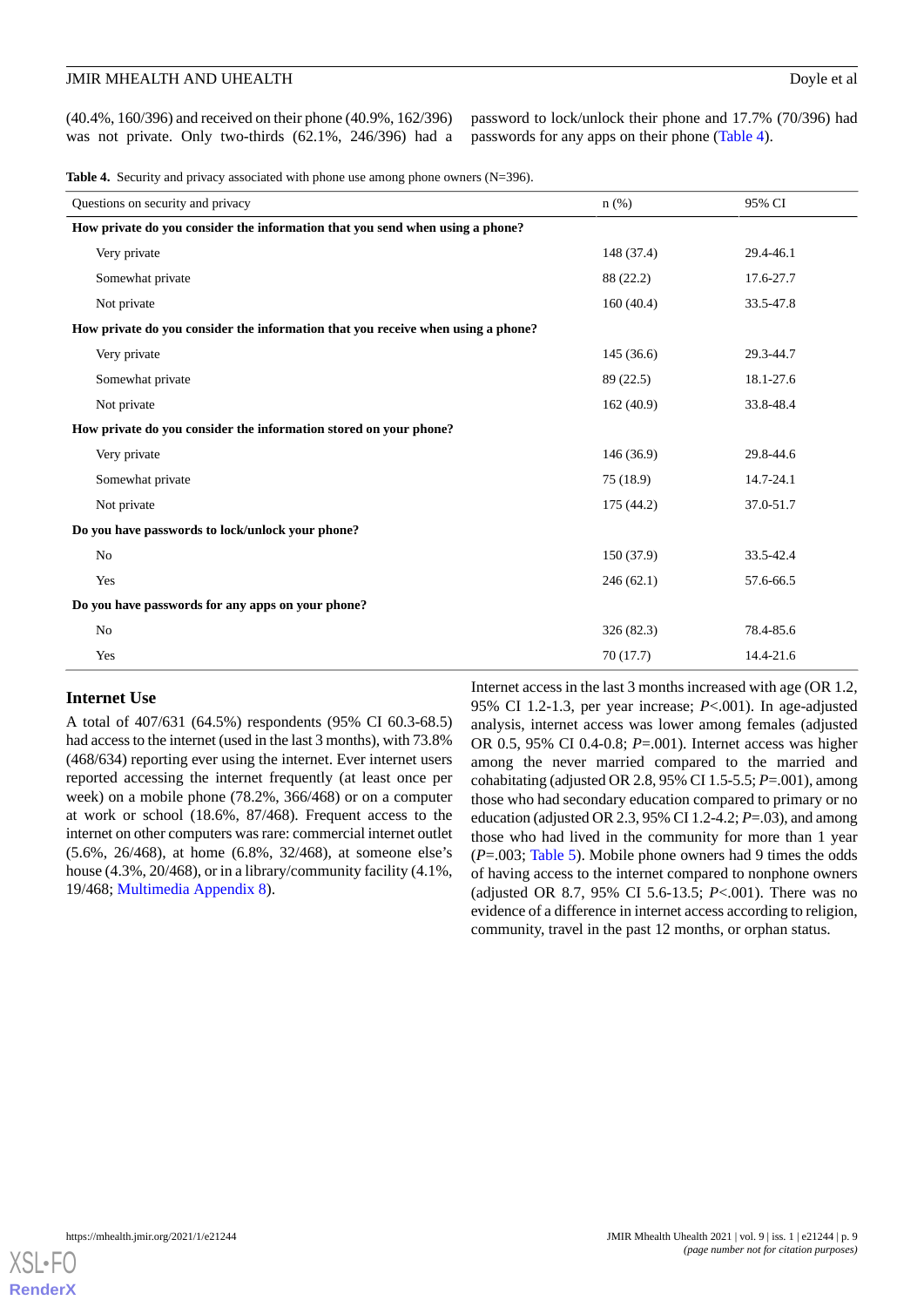# **JMIR MHEALTH AND UHEALTH** Doyle et al

<span id="page-9-0"></span>**Table 5.** Factors associated with internet access  $(N=621)^{a}$ .

| Factors                                             | n   | Prevalence, % | Unadjusted odds ratio (95%<br>$CI$ ) | Age-adjusted odds ratio<br>(95% CI) |
|-----------------------------------------------------|-----|---------------|--------------------------------------|-------------------------------------|
| Age group (years)                                   |     |               | P<.001                               |                                     |
| $13 - 15$                                           | 156 | 37.8          |                                      |                                     |
| $16-17$                                             | 119 | 69.8          |                                      |                                     |
| 18-19                                               | 144 | 73.6          |                                      |                                     |
| $20 - 24$                                           | 202 | 77.2          |                                      |                                     |
| Per year increase                                   |     |               | $1.22(1.15-1.30)$                    |                                     |
| Gender                                              |     |               | $P = 007$                            | $P = 001$                           |
| Male                                                | 234 | 72.7          | $1^{\rm b}$                          | $\mathbf{1}$                        |
| Female                                              | 387 | 60.5          | $0.58(0.39-0.86)$                    | $0.52(0.35-0.76)$                   |
| <b>Marital status</b>                               |     |               | $P = 34$                             | $P = 01$                            |
| Married/cohabiting                                  | 79  | 65.8          | $\mathbf{1}$                         | $\mathbf{1}$                        |
| Never married                                       | 525 | 64.4          | $0.94(0.57-1.55)$                    | $2.83(1.45-5.53)$                   |
| Divorced/separated                                  | 17  | 82.4          | $2.42(0.57-10.37)$                   | 2.19 (0.49-9.82)                    |
| <b>Religion</b>                                     |     |               | $P = 11$                             | $P = 13$                            |
| Roman Catholic                                      | 63  | 77.8          | $\mathbf{1}$                         | $\mathbf{1}$                        |
| Protestant                                          | 153 | 68.0          | $0.61(0.30-1.24)$                    | $0.67(0.31-1.45)$                   |
| Pentecostal                                         | 264 | 64.4          | $0.52(0.25-1.06)$                    | $0.56(0.26-1.19)$                   |
| Apostolic sect                                      | 84  | 53.6          | $0.33(0.15-0.71)$                    | $0.35(0.15-0.79)$                   |
| Other Christian/Muslim/Other                        | 8   | 62.5          | $0.48(0.10-2.17)$                    | $0.56(0.15-2.10)$                   |
| No religion                                         | 46  | 60.9          | $0.44(0.18-1.08)$                    | $0.44(0.18-1.09)$                   |
| Community                                           |     |               | $P = 0.06$                           | $P = 0.05$                          |
| A                                                   | 177 | 63.3          | $\mathbf{1}$                         | $\mathbf{1}$                        |
| B                                                   | 139 | 77.0          | $1.94(1.07-3.51)$                    | $2.03(1.11-3.71)$                   |
| $\mathsf{C}$                                        | 147 | 61.9          | $0.94(0.61-1.46)$                    | $0.92(0.58-1.47)$                   |
| D                                                   | 158 | 59.5          | $0.85(0.53-1.38)$                    | $0.87(0.51-1.50)$                   |
| <b>Highest level of school attended</b>             |     |               | P<.001                               | $P = .03$                           |
| None/Primary                                        | 82  | 35.4          | $\mathbf{1}$                         | $\mathbf{1}$                        |
| Secondary                                           | 514 | 68.9          | $4.04(2.40-6.82)$                    | $2.28(1.23-4.21)$                   |
| Higher (Tertiary)                                   | 25  | 84.0          | $9.59(3.05-30.18)$                   | 2.99 (0.89-10.08)                   |
| <b>Current occupational status</b>                  |     |               | $P = 0.009$                          | $P = 37$                            |
| In school/university                                | 285 | 58.3          | $\mathbf{1}$                         | $\mathbf{1}$                        |
| Out of school (working)                             | 51  | 80.4          | $2.94(1.36-6.33)$                    | $0.90(0.38-2.16)$                   |
| Out of school (not working)                         | 285 | 69.1          | $1.60(1.07-2.41)$                    | $0.72(0.45-1.17)$                   |
| Traveled for at least 1 month in the past 12 months |     |               | $P = 0.25$                           | $P = 32$                            |
| $\rm No$                                            | 442 | 63.6          | $\mathbf{1}$                         | $\mathbf{1}$                        |
| Yes                                                 | 179 | 68.7          | $1.26(0.85-1.87)$                    | $1.23(0.82 - 1.85)$                 |
| How long lived in community?                        |     |               | $P = 01$                             | $P = 0.003$                         |
| $<$ 1 year                                          | 110 | 51.8          | $\mathbf{1}$                         | $\mathbf{1}$                        |
| 1-4 years                                           | 137 | 69.3          | $2.10(1.25-3.55)$                    | $2.30(1.29-4.12)$                   |
| 5+ years                                            | 372 | 67.5          | $1.93(1.19-3.13)$                    | $2.50(1.47-4.24)$                   |
| Orphan status                                       |     |               | $P = 74$                             | $P = 28$                            |

[XSL](http://www.w3.org/Style/XSL)•FO **[RenderX](http://www.renderx.com/)**

https://mhealth.jmir.org/2021/1/e21244 | p. 10 and 10 and 10 and 10 and 10 and 10 and 10 and 10 and 10 and 10 and 10 and 10 and 10 and 10 and 10 and 10 and 10 and 10 and 10 and 10 and 10 and 10 and 10 and 10 and 10 and 10 *(page number not for citation purposes)*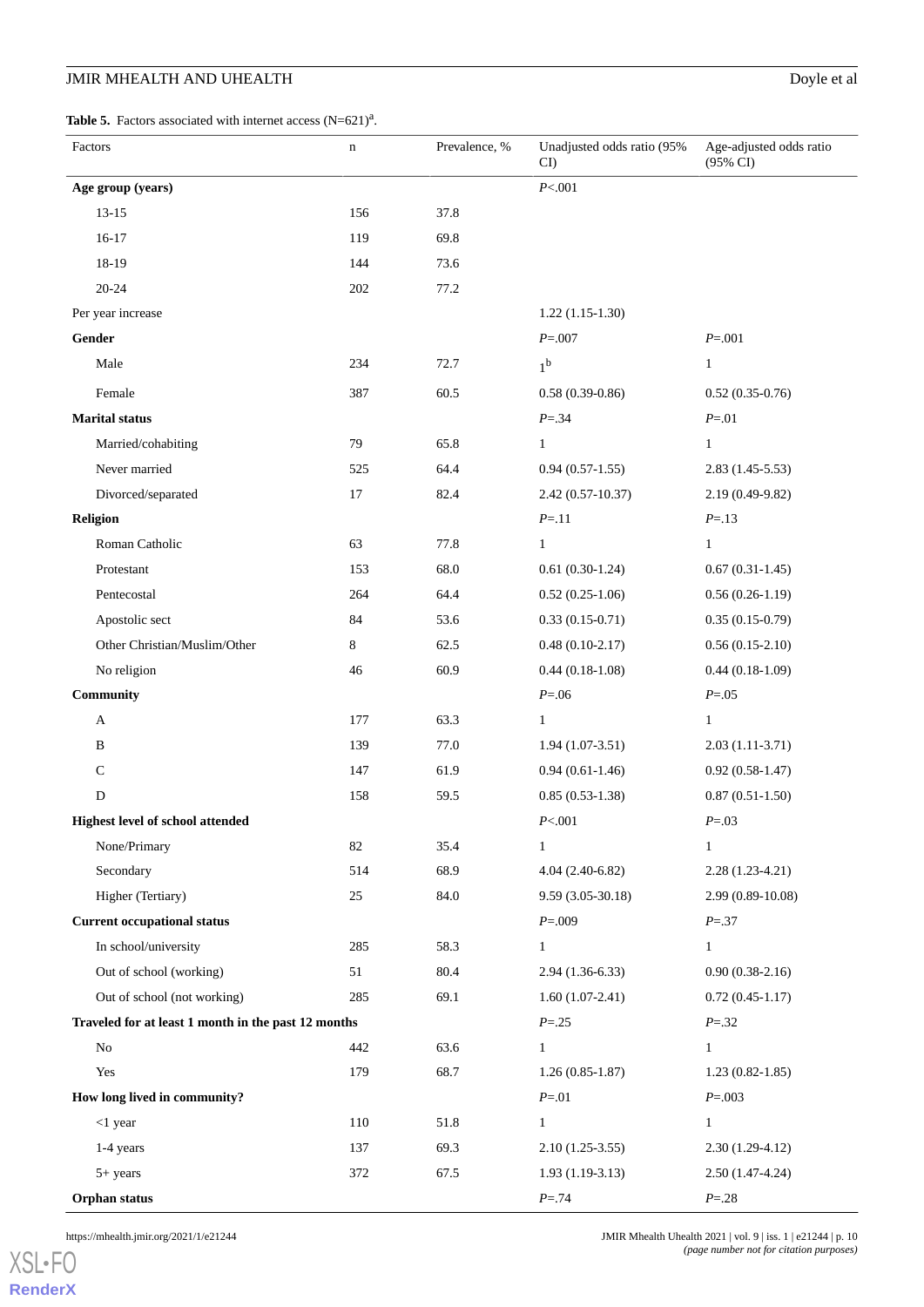| Factors                               | $\mathbf n$ | Prevalence, % | Unadjusted odds ratio (95%<br>CI) | Age-adjusted odds ratio<br>$(95\% \text{ CI})$ |
|---------------------------------------|-------------|---------------|-----------------------------------|------------------------------------------------|
| Double orphan                         | 61          | 62.3          |                                   |                                                |
| Mother dead, father alive             | 52          | 67.3          | $1.25(0.59-2.64)$                 | $1.24(0.55-2.79)$                              |
| Mother alive, father dead, or unknown | 108         | 68.5          | $1.32(0.69-2.52)$                 | $1.55(0.75-3.19)$                              |
| Both parents alive                    | 400         | 64.3          | $1.09(0.60-1.98)$                 | $1.79(0.94-3.41)$                              |
| Owns a phone                          |             |               | P < 0.001                         | P < 0.001                                      |
| N <sub>0</sub>                        | 232         | 33.6          |                                   |                                                |
| Yes                                   | 388         | 84.0          | $10.38(6.84-15.75)$               | $8.67(5.58-13.47)$                             |

<sup>a</sup>10 respondents from community E were excluded and 3 respondents did not provide information on the timing of most recent internet access. <sup>b</sup>Reference.

The most common technological devices that respondents had at home were televisions (89.1%, 565/634), mobile phones (87.5%, 555/634), and radios (71.1%, 451/634). Ever use of technological devices was higher than household ownership but showed similar patterns with a high proportion reporting ever use of televisions, mobile phones, and radios. Over half of respondents had ever used a desktop computer (61.7%, 391/634) and laptop computer (65.6%, 416/634; [Multimedia Appendix](#page-12-9) [9\)](#page-12-9).

YP reported that the thing that they most disliked about the internet was seeing unwanted sexual content (29.2%, 136/465) and violent stories, photos, and videos (13.1%, 61/465). The most common suggestions on how to make the internet better were cheaper data plans (36.8%, 171/465), making access to mobile phones and computers easier (14.6%, 68/465), better internet coverage (12.9%, 60/465), and high-speed connectivity (12.7%, 59/465; [Multimedia Appendix 10\)](#page-12-10).

# *Discussion*

#### **Principal Findings**

YP in Harare and Mashonaland East had high levels of phone ownership and internet access and access increased with age. A minority of YP used their phones to seek health information or to support their health. Challenges that YP face when using mobile phones and the internet include the cost of data, access to phones/computers, speed of connection, exposure to unwanted sexual and violent content, and concerns about security and confidentiality. Older age groups could be targeted for phone-based interventions but ensuring equitable access to data and charging facilities as well as training on safe internet use are necessary.

#### **Limitations**

This study only collected data on YP living in urban and peri-urban areas. An estimated 68% of Zimbabwe's population live in rural areas [[12\]](#page-13-8) and there is a well-documented digital divide with internet use much lower in rural compared to urban areas [[13-](#page-13-9)[15\]](#page-13-10). Data on contextual factors, such as the availability of electricity to charge devices, were not collected. A relatively high proportion of respondents reported access to a smartphone but we did not collect data on the functionality of the phones. We gathered limited information on respondents' current use of their phone to access health information and services.

In-depth qualitative studies are needed to better understand their current use, including barriers and facilitators, and to explore willingness to use their phones to access information and services. Alternative ways to understand YP's digital lives, which could be considered for future studies, are the use of diaries or qualitative interviews which can probe for a detailed understanding of use throughout the day [[16](#page-13-11)[,17](#page-13-12)].

#### **Comparison With Prior Work**

This study provides a unique insight into phone ownership and use among YP in Zimbabwe as there is little published data available for this population. Phone ownership among 20-24-year olds in this study (84.7%, 171/202) was higher than national estimates from the most recent 2015 Zimbabwean DHS (71.1% among females and 76.5% among males) [\[18](#page-13-13)], but phone access was in line with levels seen in higher-income Sub-Saharan African (SSA) countries such as South Africa. A 2017 survey among adults aged over 18 in 6 African countries (excluding Zimbabwe) found that 72%-93% of 18-29-year olds reported owning a mobile phone, with the proportion owning smartphones ranging from 17% in Tanzania to 63% in South Africa [\[19](#page-13-14)]. A 2013/14 household survey among 9-18-year olds in South Africa, Ghana, and Malawi also found a large variation in phone ownership ranging from 6.2% in females in Malawi to 50.9% among males in South Africa [[20](#page-13-15)[,21](#page-13-16)]. A 2012 survey of secondary school students in South Africa found that 81.1% owned or had access to a mobile phone [\[14](#page-13-17)].

Although phone ownership was comparable between genders, males reported increased internet access/usage. Phone sharing was relatively common with differences in phone sharing between males and females, that is, who they share with. The lack of an association between gender and phone ownership observed in this study is consistent with findings from South Africa [[20\]](#page-13-15) and there is some evidence to suggest that as the prevalence of phone ownership increases, the gender divide decreases [[22\]](#page-13-18). By contrast, we found higher access to the internet among males, those not currently married, those with greater than primary education, and longer-term residents. Observed gender differences in internet access are in keeping with other studies from SSA. A 2018 multicountry study among adolescents in low- and middle-income countries found that boys were more likely than girls to have smartphones (through which they can access the internet) and used a wider variety of phone features compared to girls [\[23](#page-13-19)]. A Ugandan study among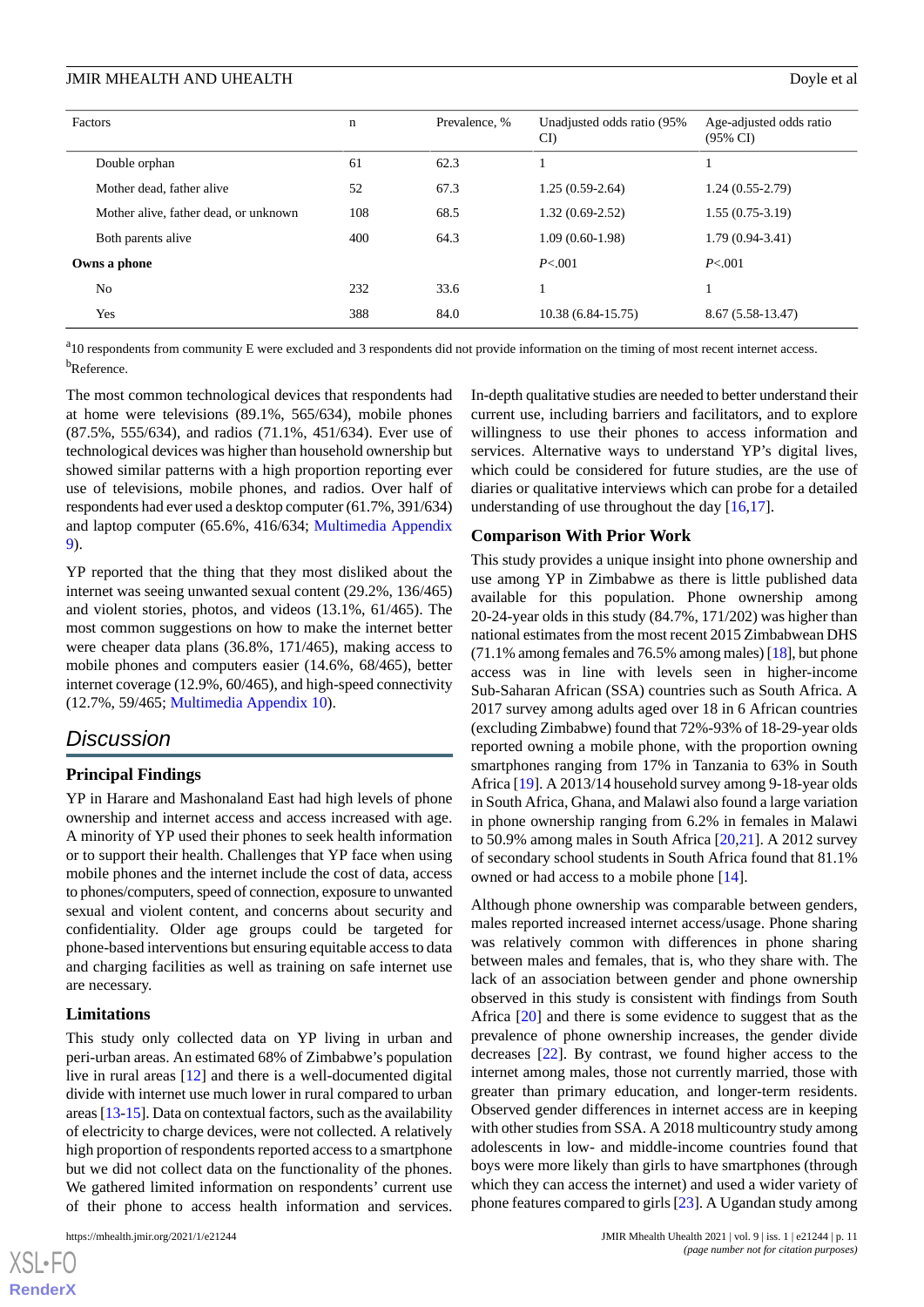18-24-year olds found high phone ownership among both sexes but lower internet use among females compared to males [[24\]](#page-14-0). The 2019 GSMA mobile gender report also found a bigger gap for internet use than phone use, with women also using a smaller range of services and spending less on their phones than men [[25\]](#page-14-1). Global goals have been set to provide internet access for everyone and access to digital technology is considered an important component to help adolescents achieve their rights [[26](#page-14-2)[-28](#page-14-3)]. The findings from this study contribute to our understanding of which YP have and do not have access to phones and the internet.

#### **Implications for Interventions**

Some kinds of phone-based interventions are likely to be feasible in this population and phones are increasingly being used in Zimbabwe to facilitate health information and service delivery [[29](#page-14-4)[-31](#page-14-5)]. A quarter of YP in this study reported sometimes using their phones to access health information or services, suggesting that phones may be an acceptable medium for health information and services. A study of informal mHealth (mobile health) in South Africa, Ghana, and Malawi found that almost a fifth of YP surveyed reported using their phones in the previous year to obtain health advice or information [\[21](#page-13-16)]. Similarly, across 7 SSA countries an average of 17% of mobile phone owners reported having used their phone in the past 12 months to get information about health and medicine [\[32](#page-14-6)].

Current phone use behaviors and preferences can inform the kind of intervention that might be attractive to YP. Many of the interviewed YP use games and social media, and so health interventions that incorporate gaming and social aspects may be attractive. A qualitative study in the United States identified 3 reasons that adolescents 13-18 years reported using ICT for their health: to gather information, to share experiences and view others' experiences in order to gain social support or inspiration, and to track health behaviors and goals [[33\]](#page-14-7). In this study participants reported using features that would correspond with each of these 3 reasons (eg, used web browsers, social media platforms, and health monitoring apps).

Older age groups could be targeted for phone-based interventions but some issues require consideration when planning mobile phone interventions with YP in this setting.

#### *Access and Feasibility*

Careful consideration needs to be given to equitable access to interventions, especially in terms of age and gender. Internet-based interventions that require access to a smartphone or computer may be less feasible and increase inequality. Cost, internet coverage, and speed may hinder intervention uptake [[23,](#page-13-19)[25\]](#page-14-1). However, as with access to mobile phones, these factors are likely to change over time. The functionality of phones and the prevalence of fake smartphones should be explored during formative work as not all smartphones may be capable of running additional apps. Recording whether participants have multiple phones or phone numbers may improve follow-up [\[34](#page-14-8)]. Phone sharing is relatively common and YP's access to phones may be controlled by someone else which may limit their access and raises the issue of confidentiality  $[22,35]$  $[22,35]$  $[22,35]$  $[22,35]$ . In this study females were most likely to share phones with their mothers and boyfriends/partners, and boys with their siblings. Females also reported primarily sharing phones with their mothers in other SSA countries [\[23\]](#page-13-19). Phone sharing behaviors coupled with low confidence in the security of information on phones may lead to poor uptake of interventions. This may be particularly important if phones are to be used to deliver information or interventions on sensitive topics such as sexual health. While the use of shared phones for sexual health interventions could be harmful for the participant, it could equally result in healthy discussions between the participant and phone owner.

#### *Safety and Skills*

Whether literacy and technical skills are a barrier to phone and internet use should be assessed, and if so then additional training and support provided [[25\]](#page-14-1). Potential risks associated with phone-based interventions need to be considered when designing interventions and monitored closely during implementation. One potential risk of internet use is exposure to unwanted content [\[27](#page-14-10)]. Online risk can be categorized as exposure to "content," "contact" (where the YP participates, even unwillingly), or "conduct" (where the YP is the actor) [\[14](#page-13-17)]. In this study YP report exposure to content but they did not mention, nor did we specifically probe about other risks. Research suggests that YP are often resilient and have mechanisms to cope with these risks but that those who are vulnerable offline are often vulnerable online [\[14](#page-13-17)]. YP in this study reported low levels of phone security and confidence in the privacy of information. Safety and security concerns can be barriers to mobile phone use  $[25]$  $[25]$ . Training for YP should include security and confidentiality (eg, use of passwords), and the development of resilience to navigate risk in the online environment [[28\]](#page-14-3).

#### **Conclusions**

Mobile phone–based health interventions may be feasible for urban and peri-urban Zimbabwean YP. However, interventions could increase inequity especially if they require access to the internet. Provision of free internet access may remove this inequity, but additional factors such as capability to recharge one's mobile phone and the technological capabilities of phones should be taken into account. Involving YP from the target communities in intervention design teams is recommended to develop more appropriate and feasible interventions. Potential risks to intervention participants should be closely monitored and mitigated against by incorporating skill-building sessions on safe internet and phone use into recruitment activities.

#### **Acknowledgments**

Financial support for this study was provided through joint funding under the UK Medical Research Council (MRC)/UK Department for International Development (DFID) Concordat agreement which is supported by the European Union under the EDCTP2 programme (reference MR/K012126/1) with AD receiving support (G0700837). The CHIEDZA trial is funded by the Wellcome

 $XS$  $\cdot$ FC **[RenderX](http://www.renderx.com/)**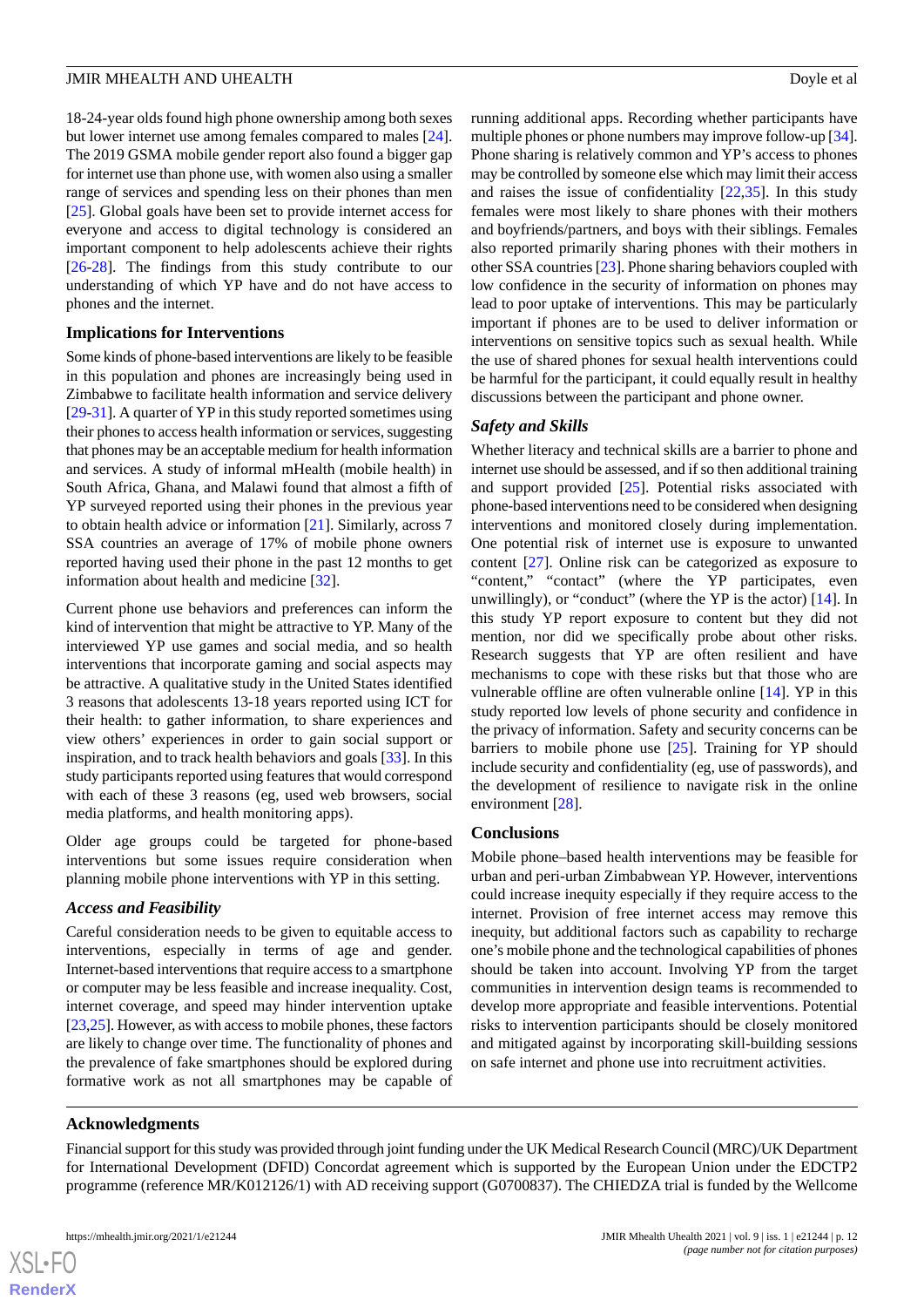Trust through a fellowship for RF (206316Z/17/Z). We thank the field team who conducted the interviews, and other staff at Biomedical Research and Training Institute, Harare, who supported the conduct of the study.

# **Conflicts of Interest**

<span id="page-12-1"></span>None declared.

# **Multimedia Appendix 1**

<span id="page-12-2"></span>Young people's questionnaire. [[DOCX File , 66 KB](https://jmir.org/api/download?alt_name=mhealth_v9i1e21244_app1.docx&filename=426d234736b9cc44692ad7ced4bbd67f.docx)-[Multimedia Appendix 1\]](https://jmir.org/api/download?alt_name=mhealth_v9i1e21244_app1.docx&filename=426d234736b9cc44692ad7ced4bbd67f.docx)

# **Multimedia Appendix 2**

<span id="page-12-3"></span>Characteristics of phones and phone sharing (among n=423 phone users, 396 phone owners, 70 phone sharers). [[DOCX File , 19 KB](https://jmir.org/api/download?alt_name=mhealth_v9i1e21244_app2.docx&filename=3d4b566b8c8563ba932e260f7632fdc9.docx)-[Multimedia Appendix 2\]](https://jmir.org/api/download?alt_name=mhealth_v9i1e21244_app2.docx&filename=3d4b566b8c8563ba932e260f7632fdc9.docx)

# **Multimedia Appendix 3**

<span id="page-12-4"></span>Non-phone owners. [[DOCX File , 16 KB](https://jmir.org/api/download?alt_name=mhealth_v9i1e21244_app3.docx&filename=57465d44ce2a75e0ba53b159a83a35d3.docx)-[Multimedia Appendix 3\]](https://jmir.org/api/download?alt_name=mhealth_v9i1e21244_app3.docx&filename=57465d44ce2a75e0ba53b159a83a35d3.docx)

# **Multimedia Appendix 4**

<span id="page-12-5"></span>First phone. [[DOCX File , 17 KB](https://jmir.org/api/download?alt_name=mhealth_v9i1e21244_app4.docx&filename=f3cec4cc03e8dac0f4aaf099e65f8571.docx)-[Multimedia Appendix 4\]](https://jmir.org/api/download?alt_name=mhealth_v9i1e21244_app4.docx&filename=f3cec4cc03e8dac0f4aaf099e65f8571.docx)

# **Multimedia Appendix 5**

<span id="page-12-6"></span>Frequency of phone use and attitudes towards phone. [[DOCX File , 16 KB](https://jmir.org/api/download?alt_name=mhealth_v9i1e21244_app5.docx&filename=45eb70ea23407947ebcd8de5eb40e83c.docx)-[Multimedia Appendix 5\]](https://jmir.org/api/download?alt_name=mhealth_v9i1e21244_app5.docx&filename=45eb70ea23407947ebcd8de5eb40e83c.docx)

# <span id="page-12-7"></span>**Multimedia Appendix 6**

Expenditure on phone. [[DOCX File , 16 KB](https://jmir.org/api/download?alt_name=mhealth_v9i1e21244_app6.docx&filename=dee6290fe0e8a3d843a32ed0c87fc9b1.docx)-[Multimedia Appendix 6\]](https://jmir.org/api/download?alt_name=mhealth_v9i1e21244_app6.docx&filename=dee6290fe0e8a3d843a32ed0c87fc9b1.docx)

# <span id="page-12-8"></span>**Multimedia Appendix 7**

Frequency of use of different features (row %; among n=423 phone users). [[DOCX File , 15 KB](https://jmir.org/api/download?alt_name=mhealth_v9i1e21244_app7.docx&filename=e6db56e50f258f1a109be76c44f95684.docx)-[Multimedia Appendix 7\]](https://jmir.org/api/download?alt_name=mhealth_v9i1e21244_app7.docx&filename=e6db56e50f258f1a109be76c44f95684.docx)

# <span id="page-12-9"></span>**Multimedia Appendix 8**

How often use the internet at different locations? (among n=468 who have ever used the internet). [[DOCX File , 13 KB](https://jmir.org/api/download?alt_name=mhealth_v9i1e21244_app8.docx&filename=3398faa5f0bb9b532359c98a958af2ea.docx)-[Multimedia Appendix 8\]](https://jmir.org/api/download?alt_name=mhealth_v9i1e21244_app8.docx&filename=3398faa5f0bb9b532359c98a958af2ea.docx)

# <span id="page-12-10"></span>**Multimedia Appendix 9**

Household ownership of other technological devices (n=634). [[DOCX File , 15 KB](https://jmir.org/api/download?alt_name=mhealth_v9i1e21244_app9.docx&filename=a8eb75a21e8adecab09c80253b34a9a0.docx)-[Multimedia Appendix 9\]](https://jmir.org/api/download?alt_name=mhealth_v9i1e21244_app9.docx&filename=a8eb75a21e8adecab09c80253b34a9a0.docx)

# <span id="page-12-0"></span>**Multimedia Appendix 10**

Attitudes to the internet (among n=465 who have ever used the interneta). [[DOCX File , 20 KB](https://jmir.org/api/download?alt_name=mhealth_v9i1e21244_app10.docx&filename=a6effaa202c2bd0be3c958e73fb9ac3f.docx)-[Multimedia Appendix 10\]](https://jmir.org/api/download?alt_name=mhealth_v9i1e21244_app10.docx&filename=a6effaa202c2bd0be3c958e73fb9ac3f.docx)

# **References**

1. Livingstone S, Nandi A, Banaji S, Stoilova M. Young Adolescents and Digital Media: Uses, Risks and Opportunities in Low- and Middle-Income Countries: A Rapid Evidence Review. London, UK: Gage; 2017. URL: [http://eprints.lse.ac.uk/](http://eprints.lse.ac.uk/83753/) [83753/](http://eprints.lse.ac.uk/83753/) [accessed 2020-12-18]

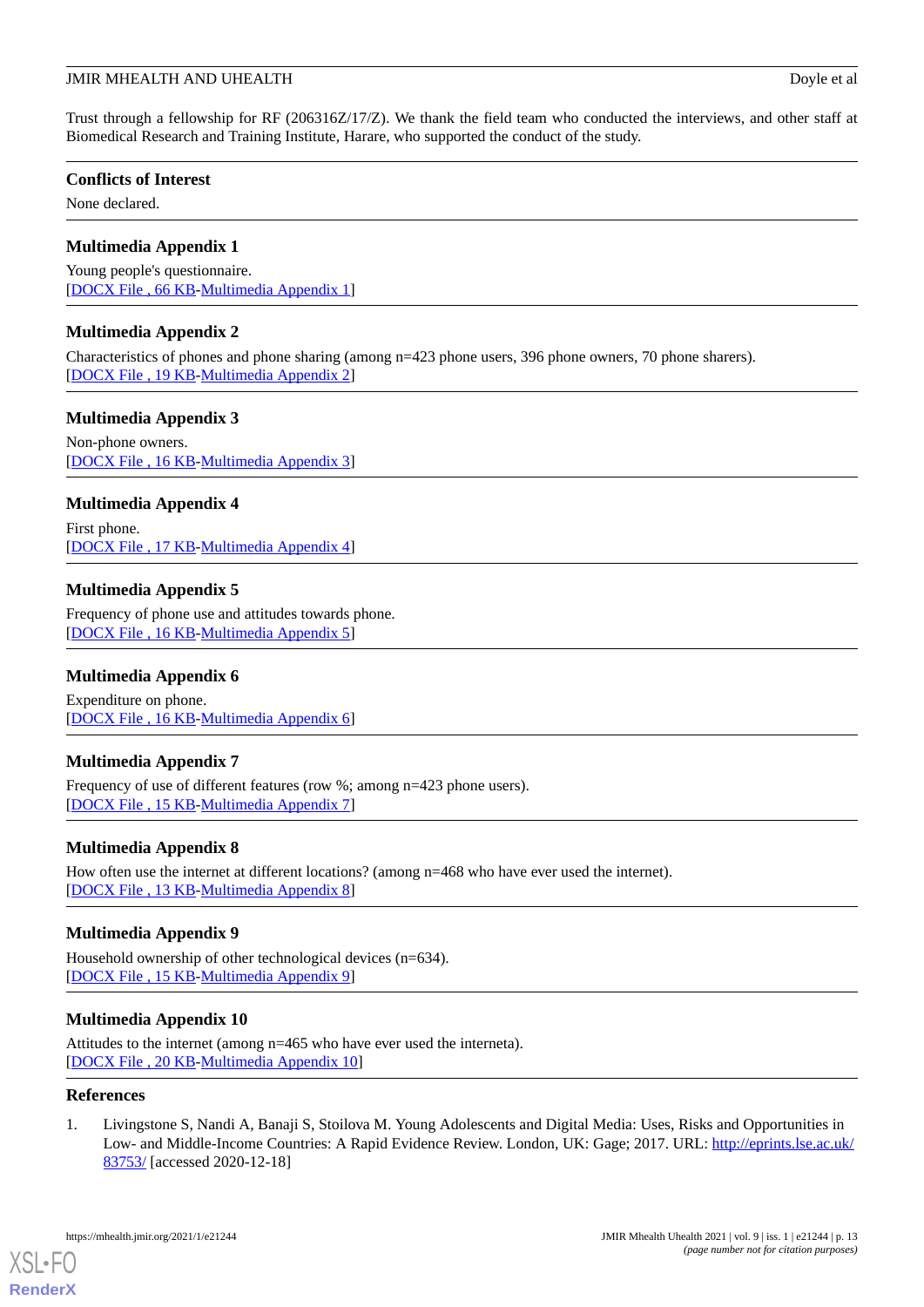- <span id="page-13-0"></span>2. United Nations General Assembly. Transforming Our World: The 2030 Agenda for Sustainable Development (A/RES/70/1). New York, NY: United Nations; 2015. URL: [https://www.un.org/ga/search/view\\_doc.asp?symbol=A/RES/70/1&Lang=E](https://www.un.org/ga/search/view_doc.asp?symbol=A/RES/70/1&Lang=E) [accessed 2020-12-18]
- <span id="page-13-1"></span>3. Zimbabwe National Statistics Agency (ZIMSTAT). 2015 Zimbabwe Demographic and Health Survey 2015 (2015 ZDHS). Harare, Zimbabwe: Zimbabwe National Statistics Agency (ZIMSTAT); 2016 Nov. URL: [https://dhsprogram.com/pubs/](https://dhsprogram.com/pubs/pdf/FR322/FR322.pdf) [pdf/FR322/FR322.pdf](https://dhsprogram.com/pubs/pdf/FR322/FR322.pdf) [accessed 2020-12-18]
- <span id="page-13-2"></span>4. Zimbabwe National Statistics Agency (ZIMSTAT). Zimbabwe Population Census 2012. Harare, Zimbabwe: Population Census Office; 2012. URL: [http://www.zimstat.co.zw/wp-content/uploads/publications/Population/population/](http://www.zimstat.co.zw/wp-content/uploads/publications/Population/population/census-2012-national-report.pdf) [census-2012-national-report.pdf](http://www.zimstat.co.zw/wp-content/uploads/publications/Population/population/census-2012-national-report.pdf) [accessed 2020-12-18]
- <span id="page-13-4"></span><span id="page-13-3"></span>5. Ministry of Health and Child Care (MOHCC). Zimbabwe Population-Based HIV Impact Assessment (ZIMPHIA) 2015-2016: Final Report. Harare, Zimbabwe: Ministry of Health and Child Care (MOHCC); 2019. URL: [https://phia.icap.columbia.edu/](https://phia.icap.columbia.edu/wp-content/uploads/2019/08/ZIMPHIA-Final-Report_integrated_Web-1.pdf) [wp-content/uploads/2019/08/ZIMPHIA-Final-Report\\_integrated\\_Web-1.pdf](https://phia.icap.columbia.edu/wp-content/uploads/2019/08/ZIMPHIA-Final-Report_integrated_Web-1.pdf) [accessed 2020-12-18]
- <span id="page-13-5"></span>6. Ministry of Health and Child Care (MOHCC). Accelerated Strategic and Costed Operational Plan 2014-18: Voluntary Medical Male Circumcision. Harare, Zimbabwe: Ministry of Health and Child Care (MOHCC); 2015. URL: [https://www.](https://www.malecircumcision.org/resource/national-launch-accelerated-voluntary-medical-male-circumcision-operational-plan-2014-2018) [malecircumcision.org/resource/national-launch-accelerated-voluntary-medical-male-circumcision-operational-plan-2014-2018](https://www.malecircumcision.org/resource/national-launch-accelerated-voluntary-medical-male-circumcision-operational-plan-2014-2018) [accessed 2020-12-18]
- <span id="page-13-6"></span>7. International Telecommunication Union. Manual for Measuring ICT Access and Use by Households and Individuals. 2014. URL: [https://www.itu.int/en/ITU-D/Statistics/Documents/publications/manual2009/ITUManualHouseholds2020\\_E.pdf](https://www.itu.int/en/ITU-D/Statistics/Documents/publications/manual2009/ITUManualHouseholds2020_E.pdf) [accessed 2020-12-18]
- 8. GSM Association. A Toolkit for Researching Women's Internet Access and Use. London, UK: GSM Association; 2018. URL: [https://www.gsma.com/mobilefordevelopment/wp-content/uploads/2018/05/](https://www.gsma.com/mobilefordevelopment/wp-content/uploads/2018/05/GSMA-Women-and-Internet-Research-Toolkit_WEB.pdf) [GSMA-Women-and-Internet-Research-Toolkit\\_WEB.pdf](https://www.gsma.com/mobilefordevelopment/wp-content/uploads/2018/05/GSMA-Women-and-Internet-Research-Toolkit_WEB.pdf) [accessed 2020-12-18]
- 9. MACRO. Study of Mobile Phone Usage Among the Teenagers and Youth In Mumbai. 2004. URL: [https://www.itu.int/](https://www.itu.int/osg/spu/ni/futuremobile/SocialAspects/IndiaMacroMobileYouthStudy04.pdf) [osg/spu/ni/futuremobile/SocialAspects/IndiaMacroMobileYouthStudy04.pdf](https://www.itu.int/osg/spu/ni/futuremobile/SocialAspects/IndiaMacroMobileYouthStudy04.pdf) [accessed 2020-12-18]
- <span id="page-13-7"></span>10. Kreutzer T. Online and Digital Media Usage on Cell Phones Among Low-Income Urban Youth in Cape Town in Centre for Film and Media Studies. Cape Town: University of Cape Town; 2009. URL: [https://open.uct.ac.za/bitstream/handle/](https://open.uct.ac.za/bitstream/handle/11427/8968/thesis_hum_2009_kreutzer_t.pdf?sequence=1&isAllowed=y) [11427/8968/thesis\\_hum\\_2009\\_kreutzer\\_t.pdf?sequence=1&isAllowed=y](https://open.uct.ac.za/bitstream/handle/11427/8968/thesis_hum_2009_kreutzer_t.pdf?sequence=1&isAllowed=y) [accessed 2020-12-18]
- <span id="page-13-9"></span><span id="page-13-8"></span>11. UNICEF. mHealth and Young People in South Africa. Geneva, Switzerland: UNICEF; 2017. URL: [https://www.unicef.org/](https://www.unicef.org/southafrica/media/236/file/mhealth-and-young-people-in-South-Africa.pdf) [southafrica/media/236/file/mhealth-and-young-people-in-South-Africa.pdf](https://www.unicef.org/southafrica/media/236/file/mhealth-and-young-people-in-South-Africa.pdf) [accessed 2020-12-18]
- <span id="page-13-17"></span>12. World Bank. Zimbabwe: Rural Population. Geneva, Switzerland: World Bank; 2018. URL: [https://tradingeconomics.com/](https://tradingeconomics.com/zimbabwe/rural-population-percent-of-total-population-wb-data.html) [zimbabwe/rural-population-percent-of-total-population-wb-data.html](https://tradingeconomics.com/zimbabwe/rural-population-percent-of-total-population-wb-data.html) [accessed 2020-12-18]
- <span id="page-13-11"></span><span id="page-13-10"></span>13. GMSA. Mobile Internet Connectivity 2019. Sub-Saharan Africa Factsheet. 2019. URL: [https://www.gsma.com/](https://www.gsma.com/mobilefordevelopment/wp-content/uploads/2019/07/Mobile-Internet-Connectivity-SSA-Factsheet.pdf) [mobilefordevelopment/wp-content/uploads/2019/07/Mobile-Internet-Connectivity-SSA-Factsheet.pdf](https://www.gsma.com/mobilefordevelopment/wp-content/uploads/2019/07/Mobile-Internet-Connectivity-SSA-Factsheet.pdf) [accessed 2020-12-18]
- 14. UNICEF South Africa. Connected Dot Com. Young People's Navigation of Online Risks. 2013. URL: [https://www.unicef.org/](https://www.unicef.org/southafrica/media/1021/file/ZAF-connected-dot-com-2013.pdf) [southafrica/media/1021/file/ZAF-connected-dot-com-2013.pdf](https://www.unicef.org/southafrica/media/1021/file/ZAF-connected-dot-com-2013.pdf) [accessed 2020-12-18]
- <span id="page-13-12"></span>15. UNCTAD. SDG Pulse. 2019. URL: [https://sdgpulse.unctad.org/ict-and-digital-gap/#Ref\\_Itu2018a](https://sdgpulse.unctad.org/ict-and-digital-gap/#Ref_Itu2018a) [accessed 2020-12-18]
- <span id="page-13-14"></span><span id="page-13-13"></span>16. Caribou Digital. Digital Lives in Ghana, Kenya, and Uganda. Farnham, Surrey, UK: Caribou Digital Publishing; 2015. URL: [https://www.cariboudigital.net/wp-content/uploads/2019/01/](https://www.cariboudigital.net/wp-content/uploads/2019/01/1474-Caribou-Digital-Digital-Lives-in-Ghana-Kenya-and-Uganda.pdf) [1474-Caribou-Digital-Digital-Lives-in-Ghana-Kenya-and-Uganda.pdf](https://www.cariboudigital.net/wp-content/uploads/2019/01/1474-Caribou-Digital-Digital-Lives-in-Ghana-Kenya-and-Uganda.pdf) [accessed 2020-12-18]
- 17. Ofcom. Digital Day 2016. Results From the Children's Diary Study. 2016. URL: [https://www.ofcom.org.uk/\\_\\_data/assets/](https://www.ofcom.org.uk/__data/assets/pdf_file/0017/94013/Childrens-Digital-Day-report-2016.pdf) [pdf\\_file/0017/94013/Childrens-Digital-Day-report-2016.pdf](https://www.ofcom.org.uk/__data/assets/pdf_file/0017/94013/Childrens-Digital-Day-report-2016.pdf) [accessed 2020-12-18]
- <span id="page-13-15"></span>18. The DHS Program STATcompiler (Zimbabwe DHS 2016). 2015. URL:<http://www.statcompiler.com> [accessed 2020-12-18]
- <span id="page-13-16"></span>19. Pew Research Center. Internet Connectivity Seen as Having Positive Impact on Life in Sub-Saharan Africa. Washington, D.C: Pew Research Center; 2018. URL: [https://www.pewresearch.org/global/2018/10/09/](https://www.pewresearch.org/global/2018/10/09/internet-connectivity-seen-as-having-positive-impact-on-life-in-sub-saharan-africa/) [internet-connectivity-seen-as-having-positive-impact-on-life-in-sub-saharan-africa/](https://www.pewresearch.org/global/2018/10/09/internet-connectivity-seen-as-having-positive-impact-on-life-in-sub-saharan-africa/) [accessed 2020-12-18]
- <span id="page-13-18"></span>20. Porter G, Hampshire K, Milner J, Munthali A, Robson E, de Lannoy A, et al. Mobile Phones and Education in Sub-Saharan Africa: From Youth Practice to Public Policy. J. Int. Dev 2015 Jun 11;28(1):22-39. [doi: [10.1002/jid.3116\]](http://dx.doi.org/10.1002/jid.3116)
- <span id="page-13-19"></span>21. Hampshire K, Porter G, Owusu SA, Mariwah S, Abane A, Robson E, et al. Informal m-health: How are young people using mobile phones to bridge healthcare gaps in Sub-Saharan Africa? Soc Sci Med 2015 Oct;142:90-99 [[FREE Full text](https://linkinghub.elsevier.com/retrieve/pii/S0277-9536(15)30049-6)] [doi: [10.1016/j.socscimed.2015.07.033](http://dx.doi.org/10.1016/j.socscimed.2015.07.033)] [Medline: [26298645](http://www.ncbi.nlm.nih.gov/entrez/query.fcgi?cmd=Retrieve&db=PubMed&list_uids=26298645&dopt=Abstract)]
- 22. Porter G, Hampshire K, Abane A, Munthali A, Robson E, Mashiri M, et al. Youth, mobility and mobile phones in Africa: findings from a three-country study. Information Technology for Development 2012 Feb 03;18(2):145-162. [doi: [10.1080/02681102.2011.643210\]](http://dx.doi.org/10.1080/02681102.2011.643210)
- 23. Girl Effect: Real Girls, Real Lives, Connected: A Global Study of Access and Usage of Mobile, Told Through 3000 Voices. 2018. URL: [https://prd-girleffect-corp.s3.amazonaws.com/documents/GE\\_VO\\_Full\\_Report-compressed.](https://prd-girleffect-corp.s3.amazonaws.com/documents/GE_VO_Full_Report-compressed.pdf?AWSAccessKeyId=AKIAIWVYO5R6RMTXA2NA&Signature=B4A%2BFxiZIZUSILB4F8NbvoQforo%3D&Expires=1608287592) [pdf?AWSAccessKeyId=AKIAIWVYO5R6RMTXA2NA&Signature=B4A%2BFxiZIZUSILB4F8NbvoQforo%3D&Expires=1608287592](https://prd-girleffect-corp.s3.amazonaws.com/documents/GE_VO_Full_Report-compressed.pdf?AWSAccessKeyId=AKIAIWVYO5R6RMTXA2NA&Signature=B4A%2BFxiZIZUSILB4F8NbvoQforo%3D&Expires=1608287592) [accessed 2020-12-18]